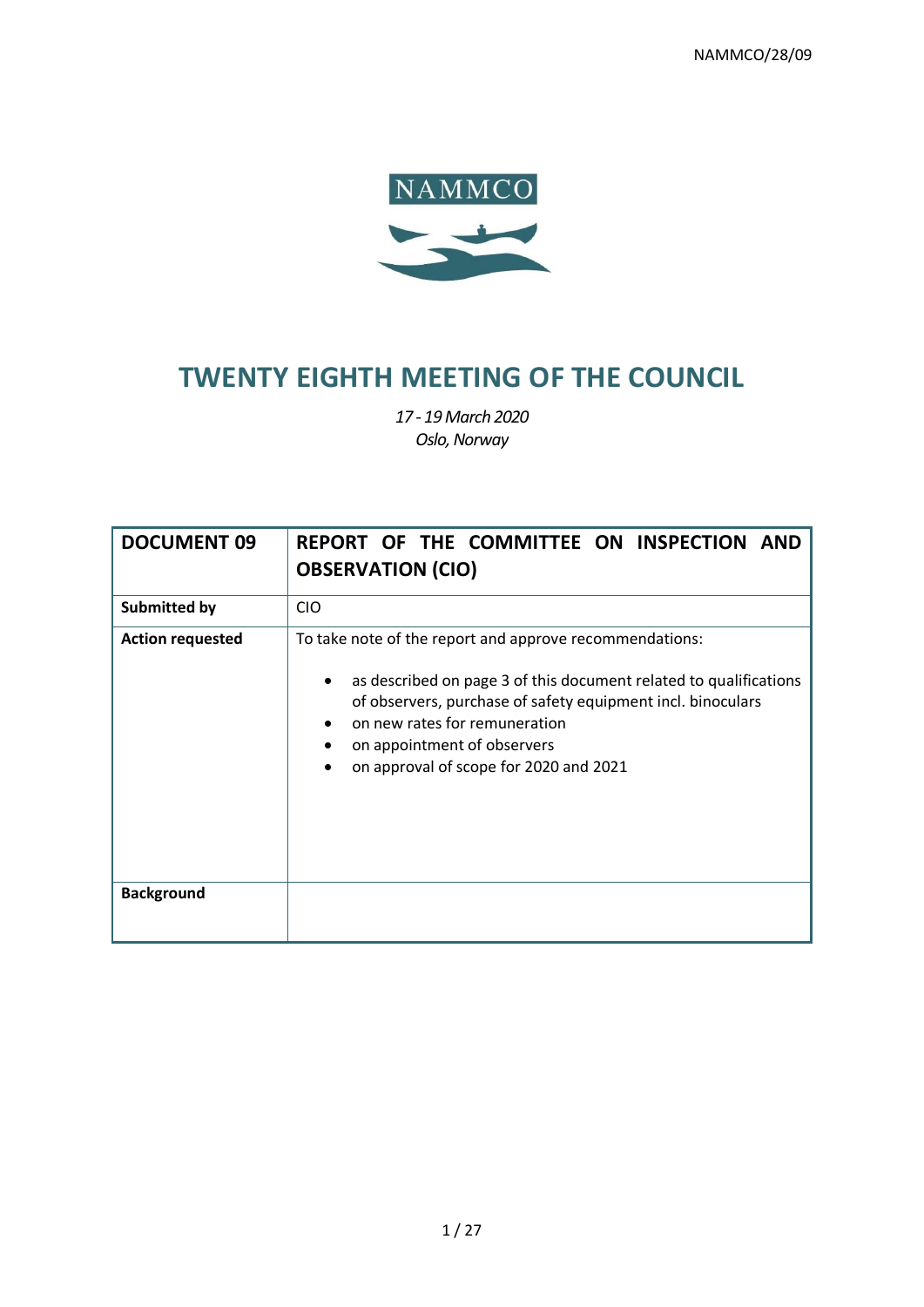# **CONTENT**

**This document consists of:** 

Summary of CIO activities March 2019 to March 2020 – *page 3*

Appendix 1; CIO report 21 May 2019 – *page 6*

Appendix 2: CIO report 1 – 2 October 2019 – *page 11*

Appendix 3: CIO report 8 February 2020 – *page 21*

Appendix 4: Observer corps - *page 27*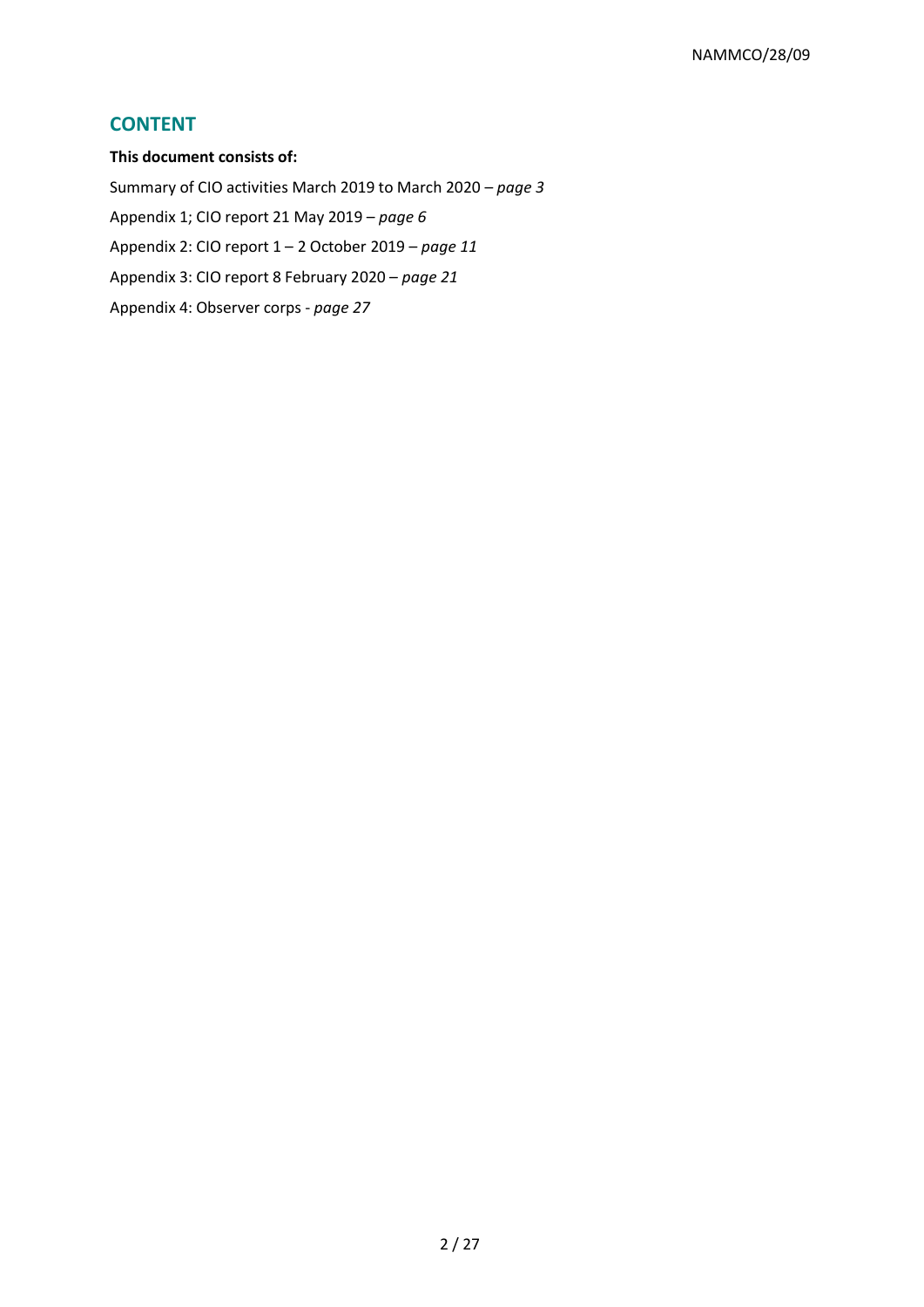# 1. **MEETINGS AND MEMBERS**

CIO has held three meetings: 21 May 2019 (online), 1-2 October 2019 and 8 February 2020.

Committee members: Guðni Magnús Eiríksson (Iceland), Nette Levermann (Greenland), Ulla Svarrer Wang, (Faroe Islands) and Hild Ynnesdal (Norway).

Chair: Guðni Magnús Eiríksson

# 2. **OVERVIEW OF MAIN DISCUSSIONS AND DECISIONS**

The discussion and considerations behind the recommendations reflected below are to be found in appendices 1-4.

#### **2.1 SECTION B - OBSERVATION SCHEME - ADMINISTRATIVE ISSUES, AGENDA ITEM 7.2.1**

The Provisions of Section B – International Observation Scheme with guidelines was adopted by Council 27. Some administrative and procedural issues (embedded in the guidelines) were not finalised at the time of the adoption and the revised guidelines can be found in document NAMMCO/28/16.

#### **CIO conclusions and recommendations:**

- The general principle is that member countries are responsible for nominating observer candidates that meet the agreed requirements related to safety courses and certificates.
- The qualification requirements, including requirements for safety training and health certificate have been identified and described in the CV templates for observer candidates.
- NAMMCO should finance a minimum storage of required safety suits/vests for observers going to Greenland, i.e. three different sizes, to be stored at the Ministry in Nuuk.
- For observations in the Faroe Islands, the Secretariat in cooperation with the national authorities shall ensure the availability of ordinary life wests should this be needed.
- Ensure that the observers have binoculars as part of their tool kit when going out.
- The nomination- and appointment procedure has been revised to reflect the establishment of a corps of observers. An approved observer will continue to function in the role until his/her services are withdrawn/cancelled by either personal notification or notification by the (nominating) member country.
- Procedure for setting the scope has been agreed.
- Observers reporting forms have been identified and a plan for how the hunt specific checklists will be developed has been agreed.

The insurance issue continues to be under investigation. In the interim the observers will be insured through a special travel and accident insurance in addition to a life insurance coverage.

To streamline the text of the provisions with the proposed guidelines CIO has recommended to change the text of paragraph 5 of Section B (NAMMCO/28/16).

#### **2.2 EVALUATION OF THE SCHEME**

To meet one of the objectives of the scheme, CIO has agreed to review member countries compliance to recommendations given by NAMMCO. The exercise will be carried out by reviewing the CHM document "Overview of Recommendations from CHM Workshop and Expert group meetings (documents CHM-03) and the Management Committee document "Overview of recommendations for conservation and management" (document MC-05).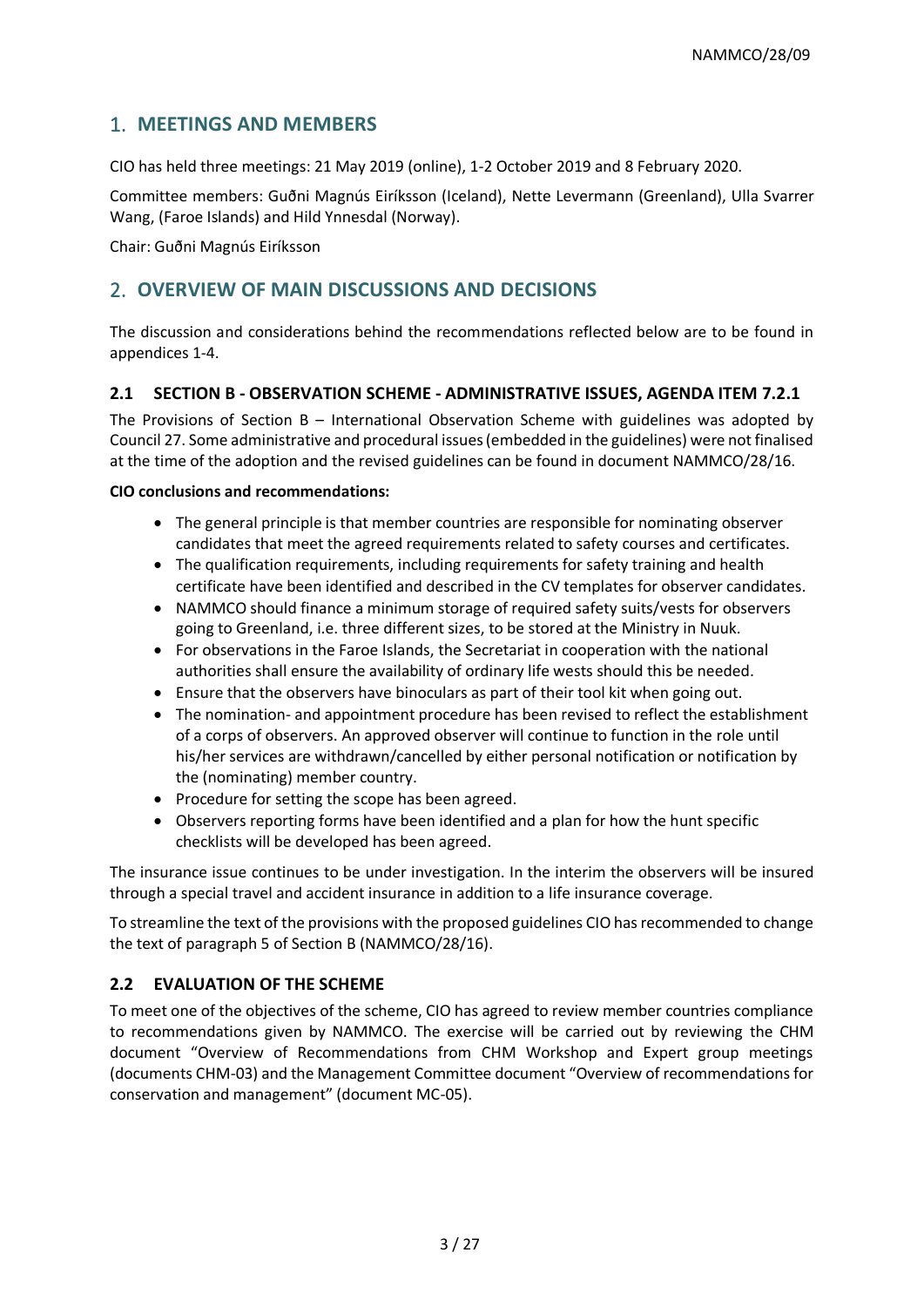#### **2.3 OBSERVER TRAINING COURSE**

CIO organised a training course for observer candidates 5-7 February 2020. The 3 day programme covered presentations on NAMMCO as an organisation, Section B of the Inspection and Observation Scheme, the different hunts and relevant regulations with examples of check lists, former observers sharing their experiences on being out in the field and administrative conditions like contracts, remuneration.

When planning the course emphasis had been on how to ease the language barrier. Although language continues to be the biggest obstacle CIO viewed the course as more dynamic and interactive than in 2013. Discussing the cost/benefit of this kind of courses CIO recommends reconsidering the format of training courses keeping in mind that language is the main challenge. Presentations and information should be online before the start of a course and the use of more interactive exercises should be investigated.

#### **2.4 REMUNERATION**

The current remuneration rates for observers was revised in 2008 based on the rates for national inspectors in the member countries at that time. CIO agreed to recommend that these be adjusted for Norwegian inflation rates backdating to 2008. The **new recommended rates** are:

- NOK 3 000 per day when out at sea. Currently NOK 2 400.
- NOK 2 276 per day land based, currently NOK 1 800.
- NOK 2 900 as a lump sum, currently NOK 2 300

#### **2.5 APPOINTMENT OF OBSERVERS, AGENDA ITEM 7.2.2**

CIO recommends that Council approve all (both new and still active previously approved) observer candidates listed in appendix 4.

#### **2.6 OBSERVATION PRIORITY 2020 AND 2021, AGENDA ITEM 7.2.3**

CIO agreed to recommend to Council the following scopes:

**2020:** Observation of the pack ice sealing in Norway.

**2021:** Walrus, narwhal and beluga hunting in Greenland.

#### **PANEL REVIEW RECOMMENDATIONS**

CIO had been asked by the Working Group (PRWG) reviewing and following up on the recommendations from the Performance Review Panel to address 6 recommendations. CIO reviewed and discussed the forwarded recommendations in their meeting on 1 -2 October 2019 and the responses can be found in appendix 2, under agenda item 3.

Related to this CIO has reviewed existing information on the website and will consider how to make the work of the committee more visible.

#### **2.7 WORKPLAN 2020-2021**

**2020**

#### **February/March up to Council 28**

- Finalize Section B including guidelines
- Give recommendation on renumeration of observers
- Resolve insurance issues

#### **Meeting 25 August**

• Review Section A of the Provisions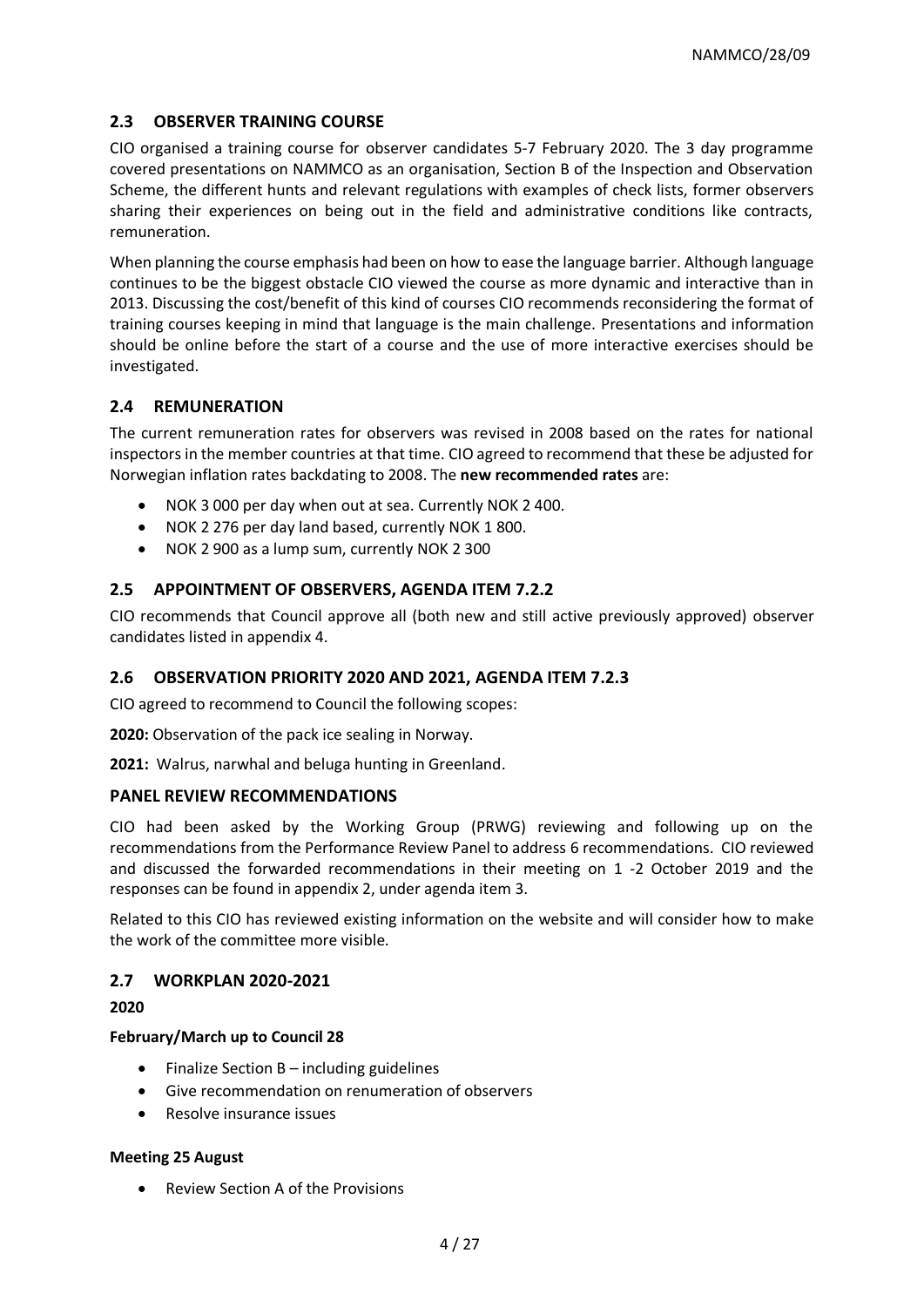- Review the reports from the 2020 observer
- Define scope and range of observation activities in a three-year perspective (2022, 23 and 24), look at coverage rates, developing check lists – perhaps cooperate with SC on which hunts would be interesting for them to have more information on
- Assess the quality and functionality of the requested annual data input
- Review the recommendations in the documents MC-05 and CHM-03 to assess members compliance

#### **October/November/December**

• Online meeting with observer corps to update the corps on new developments and ensure their continued interest

#### **2021**

• Follow up unresolved issues identified for the August 2020 meeting

#### **1.1 DATABASE, DATA REQUIREMENTS AND DEADLINES**

CIO has discussed and finalised the annual data requirements pertaining to national inspection efforts. Reporting on 2019 is seen as a trial year and CIO will assess the functionality of the identified data categories prior to the next annual reporting. 1 February was set as the annual deadline.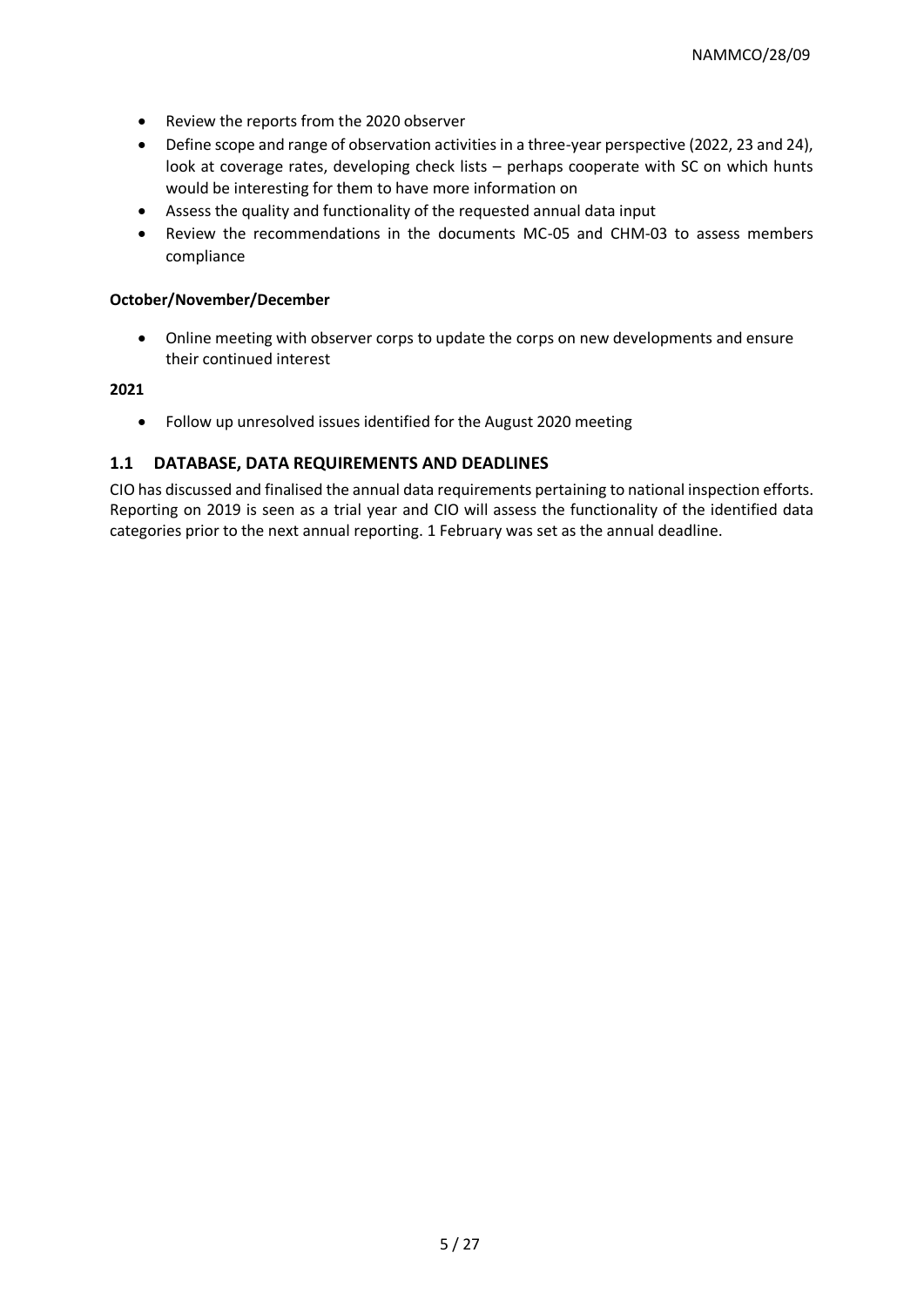# **Appendix 1: Report of the CIO meeting 27 May 2019**

The Committee on Inspection and Observation (CIO) held a video meeting on 21 May 2019. Present were: Guðni Magnús Eiríksson Chair (Iceland), Nette Levermann (Greenland), Hild Ynnesdal (Norway), Ulla Svarrer Wang, (Faroe Islands) and Charlotte Winsnes from the Secretariat.

#### **Actions arising from the meeting**

#### **Secretariat**

- Inform Council on postponement of 1 June deadline to nominate observer candidates
- Confer with CHM and BYCELS on dates for the October meetings

#### **Chair and Secretariat**

- Look into the different insurance systems for government employees and individuals, report back at the next meeting
- Cooperate on logistics for observer training course in Iceland in February 2020

#### **Chair**

• Set up a meeting with Levermann and Winsnes in the 2nd week of July to identify data required of observers + control lists

#### **All members**

- Report back to the Secretariat and CIO before 1 June on content and time duration of safety at sea and/or rescue courses held for national inspectors/wildlife officers
- Identify candidates to participate in training course and be part of poll

# 1. **ADOPTION OF AGENDA AND REVIEW OF DOCUMENTS**

The Chair, Guðni Magnús Eiríksson, welcomed the Committee members to the meeting. The draft agenda was adopted, and the list of documents reviewed. The agenda and list of documents are provided in appendix 1.

# 2. **NAMMCO OBSERVATION SCHEME**

At NAMMCO 27 Council adopted the new Section B including guidelines (NAMMCO/CIO-2019-02/02). The new Observation Scheme was adopted recognising that there were pending issues, especially related to qualification requirements for observers but also safety concerns.

CIO met shortly after the close of NAMMCO 27 on 4 April and made a preliminary plan for the follow up and work ahead. A video meeting 21 May was scheduled, and the Secretariat was asked to review the provisions and guidelines in preparation for the meeting to pinpoint issues for consideration.

#### **2.1 QUALIFICATION REQUIREMENTS FOR OBSERVER CANDIDATES**

Document NAMMCO/CIO-2019-02/03 gave the present CV template for observer candidates. CIO briefly commented on the CV, noting that it seemed to cover the essentials. It was agreed to revisit the CV and make a final decision after having concluded on the safety issues.

#### **2.2 SAFETY ISSUES; EQUIPMENT, TRAINING, INSURANCES**

Document NAMMCO/CIO-2019-02/05 gave a compilation of information submitted by members on safety issues.

The discussion revolved around three overall questions: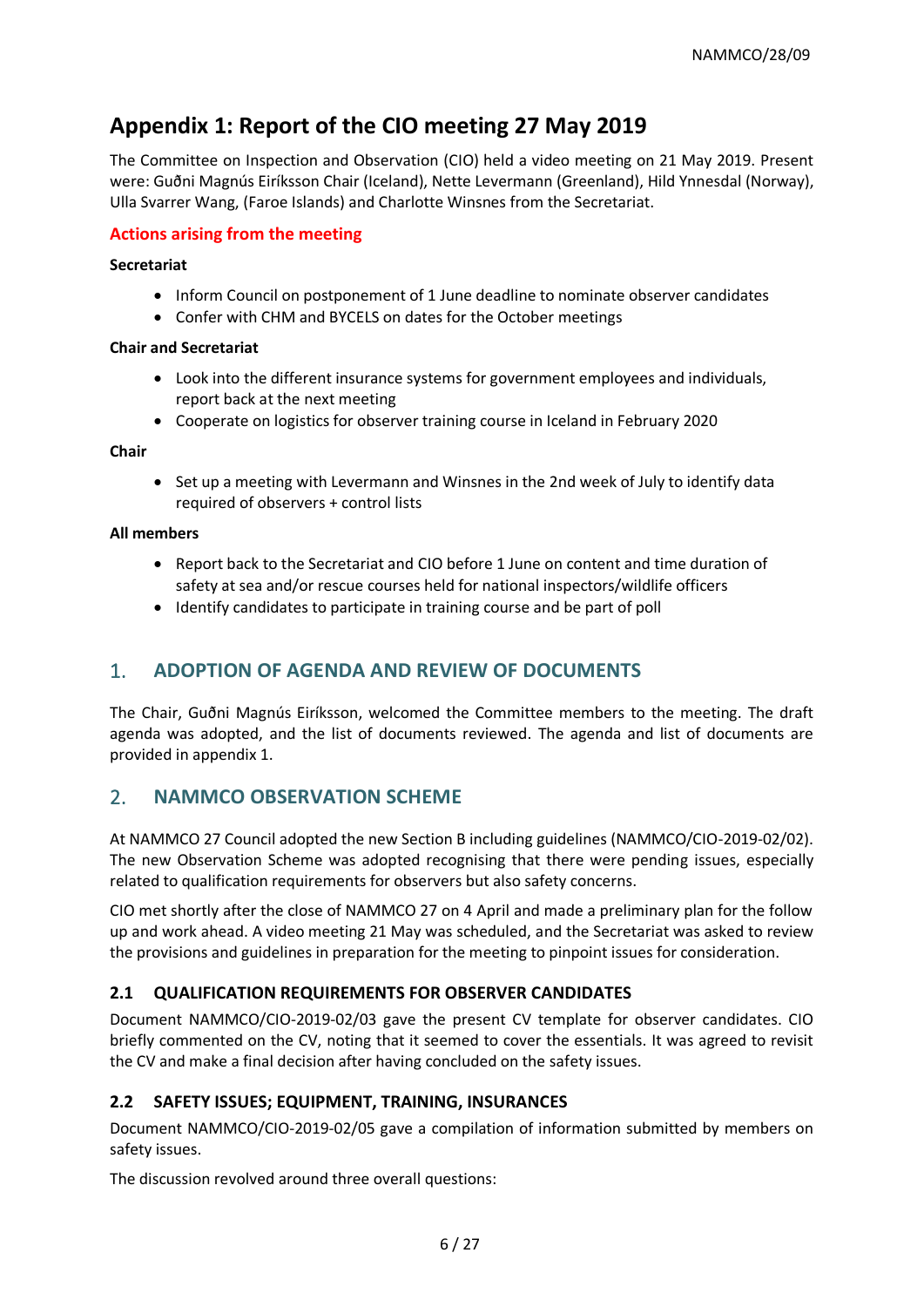- Defining the level/type/kind
- Identifying the responsible body for ensuring that the requirements defined above are met
- Identifying which actors should bear the costs combined with the various elements

Should NAMMCO pay for survival/safety equipment, training courses, insurances? Or should it be the responsibility of the Party to ensure that their nominated candidates meet the requirement? Or is it some combination of the two?

CIO noted that the observer candidates fell into two separate categories and that this led to different situations when considering these issues.

- Employees in national control agencies
- Individual veterinaries and biologist not employed by national control agencies

GL and IS observers are all employed by their national control agencies. Observers employed by national control authorities have as a rule gone through safety at sea courses and have or are equipped with their personal survival suit when going on a mission. Likewise, they may have several certificates like first aid and are insured for such missions through their employer.

FO and NO observers are not employed by national authorities but represent individual veterinarians and/or biologists. The rule has been that they do not have a mandatory safety course, safety equipment or are insured through their main employer.

#### **Summarising:**

GL and IS observers meet all requirements for safety course and can also bring their own safety equipment if needed when observing for NAMMCO.

NO and FO observers are not employed by national authorities, and status regarding safety course and availability of safety equipment needs to be investigated.

CIO agreed that although the agenda item was not finalised the principle should be that:

- Parties will be responsible for nominating observer candidates that meet the agreed upon requirements related to safety courses and certificates.
- NAMMCO will finance a minimum storage of required safety suits/vests for observers going to Greenland.

#### **2.2.1 Safety equipment**

In NO and IS hunting vessels are responsible for having survival suits available for all persons on board. The observer would therefore not need to bring his/her own.

In FO the "hunting fleet" consists of small, recreational boats, and the observer would need a life west (Life wests are required for boats up to 20 GRT, and it is recommended that the observer brings its own life west.)

In GL only the larger harpoon gun vessels have a requirement for survival suits. It is recommended that the observers bring their own life wests to be able to go out on smaller boats or skiffs.

In GL all fishery observers/wildlife officers are equipped with

- Life vest
- Survival suit/approved offshore immersion suit
- Work helmet
- AIS locator/beacon (under test) to be worn during transfer at sea
- Spare strobe light on life vest

In addition, there is equipment for daily work and tasks on board like PC laptop, Camera (with data and time and GPS) and work suits for factory deck and trawler deck (clothing scheme, annual cost per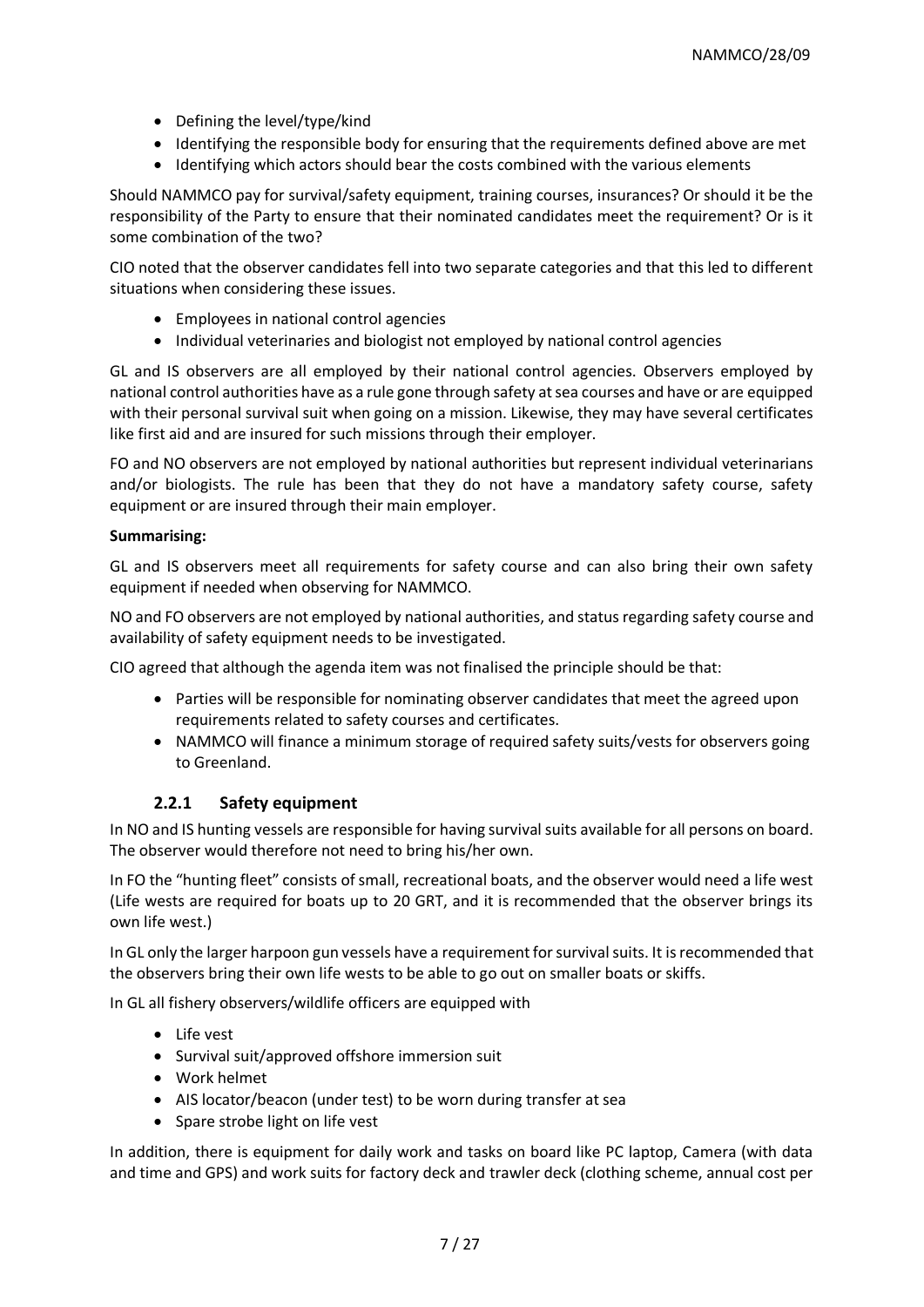observer is approx., DKK 6000) to mention some elements. Levermann noted that all Greenlandic observer will bring relevant parts of this equipment when being sent out as an NAMMCO observer.

IS observers being employed by the national control agency are all equipped with survival suits. Observers from NO and FO do not necessarily have this kind of equipment. In Norway it is the responsibility of the master of the vessel to ensure availability of safety equipment for all onboard the vessel.

### **2.2.2 Safety courses/training**

If courses are required i.e. safety courses, should NAMMCO arrange this or should the member country be responsible for ensuring that the candidates they nominate meet certain safety requirements? It is both a question of who pays and who facilitates these kinds of courses?

CIO noted that all Parties had mandatory safety and/or rescue courses for their fisheries inspectors/observers but that the content and time duration varied among the member countries. To make an informed decision on requirements for this kind of courses CIO agreed to look at what existed in member countries. Parties agreed to find out what the national courses entailed and report back on content and time duration to the Secretariat by 1 June.

### **2.2.3 Insurances and heath certificate**

Winsnes explained that under the present Scheme observes are obliged to make their own insurances. Wording to this extent taken from the observer contracts:

"*The Observer will arrange for his own travel and accident insurance for the duration of his assignment as a NAMMCO Observer. Costs in this connection will be reimbursed by NAMMCO*."

In the early days the Secretariat investigated the possibility of taking care of the necessary insurances for all candidates. However, for non-Norwegians this proved impossible as the insurance was somehow connected to the social security system in Norway and thus only persons enrolled in that system would be eligible.

CIO recognised that the same situation might prevailed here as explained previously, namely that observers employed by national control agencies might have insurances though their work that also cover them when being a NAMMCO observer.

In IS the inspector's insurance system is being reviewed presently. FO has two work insurances, one related to accidents at sea and one to accidents at land in addition to travel insurance. In GL all government employees are by default subject to the same insurance conditions regardless of whether they are employed on land working in an office or out at sea for inspection/observation purposes. There is no special insurance for wildlife officers covering the work at sea or land.

The occupational health and safety board covers lost earnings and possibly damages if the illness / injury period goes beyond 3 months. Should a fatal accident occur, 3- or 4-months' salary has been incorporated into the surviving wife's / cohabitant's collective agreement in our collective agreement. In NO government employees are covered by mandatory work insurance.

CIO noted that the Parties had different systems in place for their employees. It would be important to find out if the work insurances held by observers employed by national control agencies, also covered the person when being contracted by NAMMCO. Furthermore, there is a need to investigate the current system where observers make their own arrangements to ensure that it is satisfactory from an ethical point of view. For most of the members there is a mandatory requirement for a special health certificate when at sea.

CIO tasked the Chair and the Secretariat to investigate these questions and report back at the next meeting.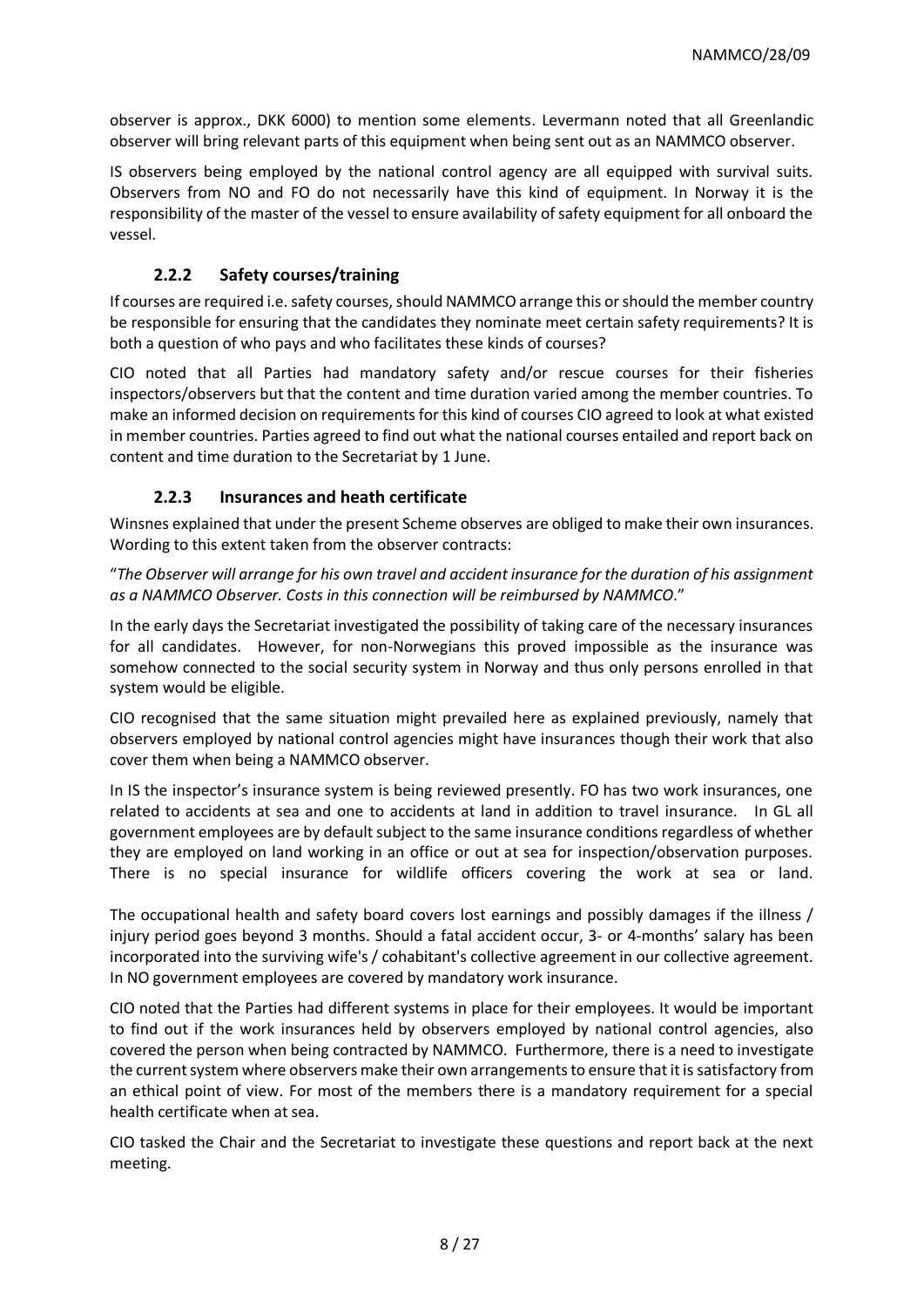#### **2.3 APPOINTMENT PROCEDURE - GUIDELINES**

Revisiting the guidelines had uncovered some unclarity as to meaning and a need to tighten the time schedule related to the appointment procedure. Presumably it might be necessary to rethink the entire time schedule in relation to the timing of the CIO annual meetings.

Presently there is a very long time period between nomination and appointment as seen from the observer's perspective i.e. 5 months from 1 June to 1 November. Moreover, if the scope of the observation requires the observer to be ready in January it may be difficult with only 2 months' notice as the wintertime is not within "normal" holiday time.

The following was presented to and discussed by CIO, red is new text, highlighted text unclear:

#### *Appointment of observer*

*The Council appoints observers for one year at a time.* 

*Member countries nominate develop a list of candidates for the following year and send it to the Secretariat by 1 June. Member countries may nominate non-nationals as observers.* 

*The list shall include information on the qualifications of the candidates. The Secretariat circulates a combined list of suggested candidates to member countries for approval by 15 June. In the event that a member country wishes to make a reservation to any candidate, this must be done before 15 August by informing all member countries and the Secretariat. It is understood that a reservation to the appointment of a particular candidate is a reservation to his/her appointment as a NAMMCO observer in any area of activity. These candidates will be removed from the final list that represents observers approved by Council.* 

*The Secretariat then circulates the list of candidates approved by all member countries to the Council for appointment by 1 September.*

#### *Plans for observation and activities*

• *By 1 October each year the Secretariat in cooperation with CIO develops a proposal for the Council for the scope and range of observation activities during the following year in accordance with budgeted funds for these activities. The Council shall approve this proposal and appoint the observers by 1 November.* 

CIO agreed that more time was needed to look at the guidelines before finalising an amendment proposal to Council for approval.

#### **2.4 OTHER POINTS FOR CONSIDERATION**

To make the guidelines as informative as possible it was decided to include a paragraph clarifying the financial aspects of the scheme.

#### 3. **OBSERVER TRAINING COURSE**

Document NAMMCO/CIO-2019-02/04 gave a proposal for a training course for observers. The proposed programme was based on the 2013 training course.

Council had approved of the idea and a budget of NOK 143 000 had been allocated on the 2020 budget. The budget was based on a maximum of 3 observer candidates per member country.

Prior to the course the new reporting requirements must be defined and the hunt specific control lists revisited. To facilitate and move this agenda item forward Eiríksson, Levermann and Winsnes agreed to form an *ad hoc* working group to identifying the data requirements which will form the basis for the reporting forms. Eiríksson volunteered to set up a video meeting for the 2nd week of July.

CIO discussed the timing of the course and agreed on week 6  $(3 - 7$  February 2020). The venue will be Iceland and Eiríksson and Winsnes will cooperate on the logistics of meeting. Atlantic Airways fly to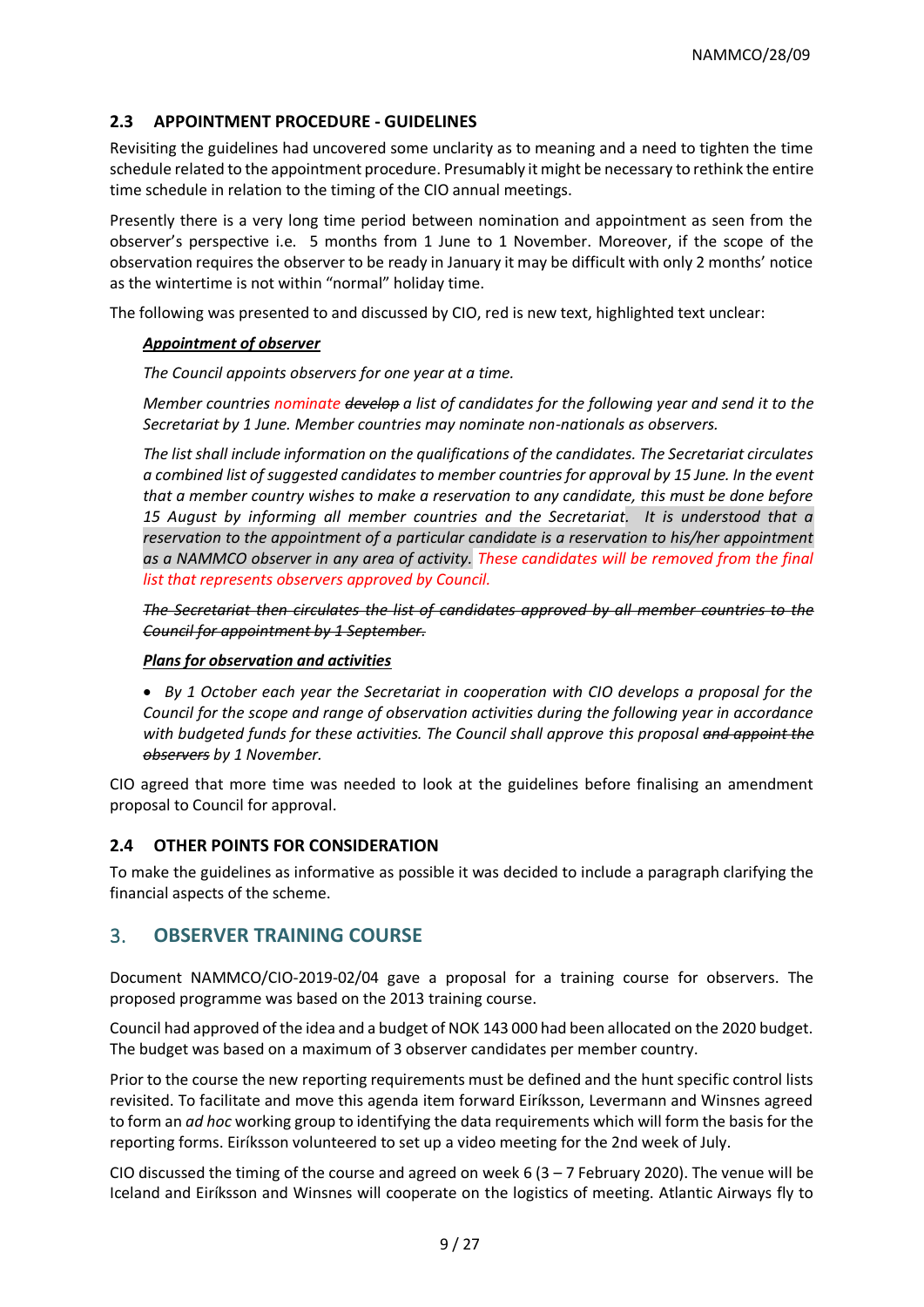Reykjavik Monday and Fridays. Air Greenland has direct flights Nuuk – Reykjavik and return only Saturdays in the winter period.

# 4. **NEXT MEETING**

Previously at the 4 April planning meeting it was agreed to have a meeting 1 October in Copenhagen. As usual CIO, CHM and BYCELS would plan for back to back meetings.

Looking at the agenda of the next meeting CIO acknowledged that there is comprehensive work to be done on the Observation Scheme before the safety/ insurance related issues and the more administrative matters discussed above will be finalised. Other agenda items for the next meeting include:

- identify the scope for the observation activities in 2020
- reviewing the recommendations from Council 27
- developing a procedure on how to assess member countries compliance to NAMMCO recommendations

CIO agreed that it would need a two-day meeting. The preferred dates, given that CHM and BYCELS agree to push their meetings on day, will thus be 1 and 2 October. The Secretariat was tasked with conferring with CHM and BYCELS.

# 5. **ANY OTHER BUSINESS**

#### **5.1 NOMINATION OF OBSERVER CANDIDATES – DEADLINE 1 JUNE**

According to the current procedure the Parties should nominate observer candidates by 1 June. However, CIO recognised that 2019 will be a transitionary year and recommended postponing the nomination deadline until a date when remaining, presently unresolved issues concerning e.g. safety have been sorted out.

The Secretariat was asked to inform Council.

#### **5.2 NEW NATIONAL PROGRESS REPORTING AND DATABASE AT THE SECRETARIAT**

Levermann asked for an update on the Council decision to extend the present NPR to include date for the use of CIO, CHM and BYCELS.

Winsnes informed that this work had not started yet, but that it was on the list of things to do.

#### **5.3 PHD THESIS**

Levermann informed that presently there were a PhD student looking at how to evaluate the fisheries control system in Greenland. CIO noted that it might be interesting to see what kind of data was needed in order to be able to make such an evaluation. Levermann volunteered to look if there were something of interest for CIO and circulate more information as this became available.

# 6. **ADOPTION OF REPORT**

The report was adopted by correspondence on 12 July.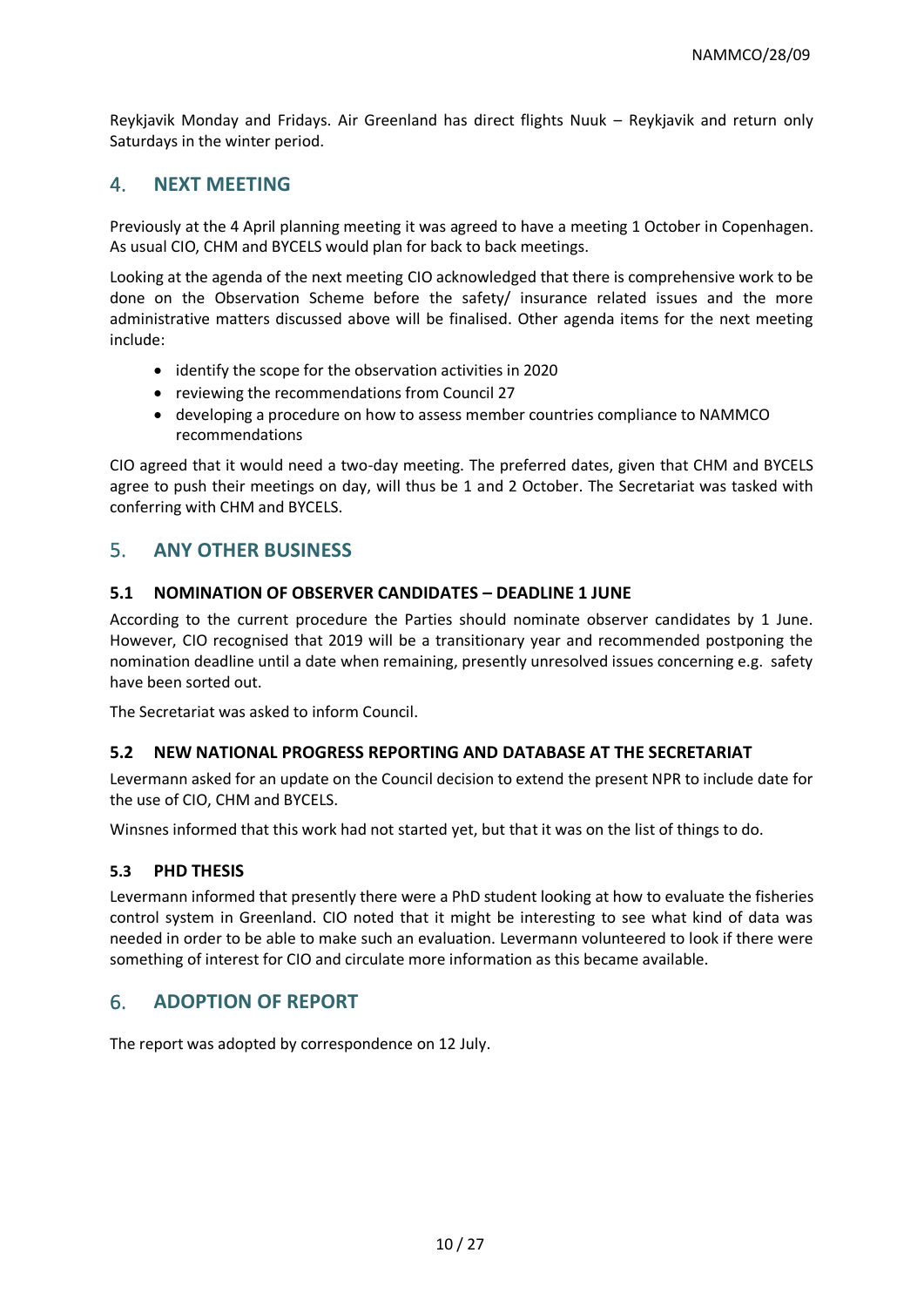# **Appendix 2: Report of the CIO meeting 1-2 October 2019**

The Committee on Inspection and Observation (CIO) met 1 and 2 October at the Greenlandic Representation in Copenhagen, Denmark.

Present were Guðni Magnús Eiríksson, Chair (Iceland), Nette Levermann (Greenland), Hild Ynnesdal (Norway), Ulla Svarrer Wang (Faroe Islands) and Charlotte Winsnes from the Secretariat.

#### Actions arising from the meeting

#### **Secretariat**

• To contact the International Labour Organisation to (ILO) to explore options for short time contracts like the NAMMCO observes

#### **Chair and Secretariat**

• Observer training course: develop a final programme and proposals for standardised presentation material for circulation to CIO for adoption and cooperate on logistics for the course to be held in Iceland in February 2020

#### **All members**

- 1 November 2019 Parties to send list of Observer candidates with qualifications
- 1 December 2019 develop hunt specific check lists in excel format + identify possible coverage rate(s)
- Submit copies of logbooks and licenses for the next meeting

# 7. **ADOPTION OF AGENDA AND REVIEW OF DOCUMENTS**

Chair Guðni Magnús Eiríksson opened the meeting, the agenda was adopted (appendix 1), and the list of documents reviewed (appendix 2). Document NAMMCO/CHM/CIO/BYCELS-2019-01 draft annual time schedule was redrawn.

# 8. **COMMITTEE ANNUAL ACTIVITY-MEETING SCHEDULE**

CIO agreed that it would be beneficial to identify an annual time schedule of meetings and tasks. In doing so the Committee took into consideration the deadline for annual reporting of data for CHM/CIO/ BYCELS and deadlines set by the observation scheme, meeting dates of Council, CHM and BYCELS.

Winsnes informed that the Scientific Committee is requesting a change of annual meeting schedule from November to spring. The issue will be forwarded to FAC for consideration at their upcoming November meeting, and depending on the outcome, will have effect on the Council meetings as of 2021.

CIO discussed deadlines for data submission and agreed on 1 February. This will give members the required time to time to compile the necessary data from the previous year and will also accommodate committee meetings as early as mid-February should Council decide to keep the present meeting schedule.

The following schedule was agreed:

#### **2019**

- 1 November 2019 Parties to send list of Observer candidates with qualifications
- 18 November Secretariat circulate list of nominated observer candidates for approval by Council
- 18 November Scope and range of Observation activities 2020 circulated to FAC for approval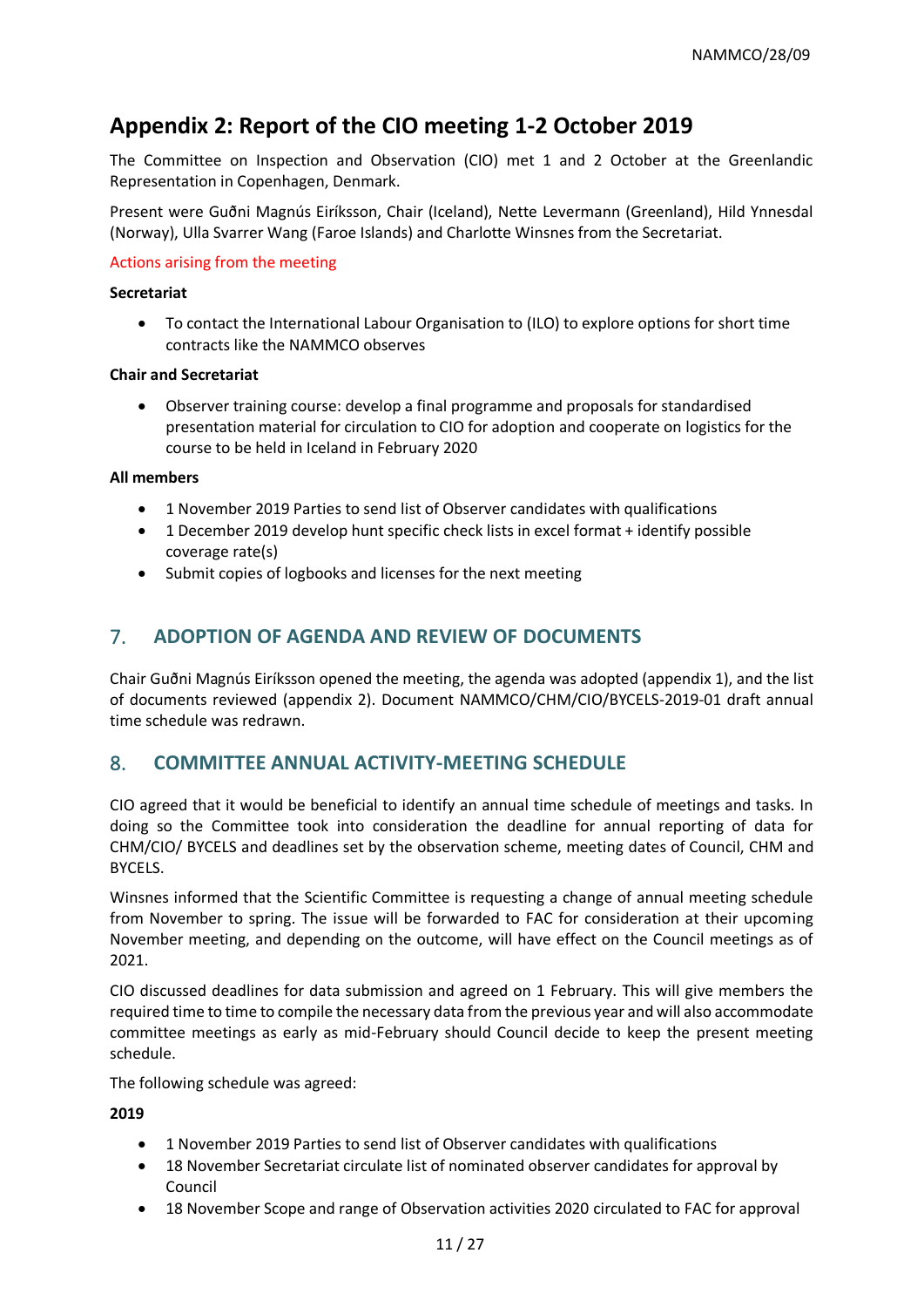• 1 December nominated observer candidates approved unless reservations are submitted by any of the member countries. If a reservation to a candidate is submitted this candidate is by default not approved and thus will not be part of the observation corps/pool

#### **2020**

- 1 February deadline for submission of National Progress Reports from member countries.
- 5 7 February training course observers Reykjavik, Iceland
- 8 11 February meetings of CIO/CHM/BYCELS, exact dates to be confirmed
- 16 19 March NAMMCO 28, Oslo, Norway
- September/October CIO meeting to address:
	- o Identify scope and range of observation activities 2021
- Skype meetings as needed

# 9. **PANEL REVIEW RECOMMENDATIONS**

The Working Group (PRWG) reviewing and following up the recommendations from the Performance Review Panel is seeking the views of NAMMCO subsidiary bodies on the recommendations specific to their areas of work. These inputs will represent an important input to the PRWG formulation of follow up actions to be forwarded to Council.

Document NAMMCO/CIO-2019-03/03 contained the letter from PRWG requesting CIO to address recommendations related to the committee. Additional documents considered under this agenda item were NAMMCO/PRWG19-01: the full report of the Performance Review Panel and NAMMCO/PRWG19-01: the report of the June meeting of the PRWG.

PRWG had asked CIO to consider the following when addressing the forwarded recommendations:

- the relevance of the recommendations,
- inform of further issues they have identified specifically related to specific recommendations but also in general within the work of their committee,
- propose ways for implementing the recommendations and improving processes if relevant.

Recommendation identification key PR18-RCXX reads Performance Review 2018-recommendation number. The text given below includes summaries of the recommendation and the PRWG's comments to the recommendations.

#### **9.1 PR18\_RC20 AND PR-RC25**

**PRWG comment pertaining to both recommendations**: The priority is to ensure a reliable database (storage of data) with guidelines on data quality and sharing.

#### **PR18-RC20**

*The Panel noted the low number of strandings reported and the absence of information on hunting effort and ship strikes in the NAMMCO data spreadsheet. Measures of hunting effort related to catches of some species could be obtained relatively easily from analyses of hunting licenses issued, logbooks and inspection and observation reports and interviews with hunters. The Panel recommended that ship strikes be reported more consistently.*

#### **Response:**

- a) CIO noted that the recommendation primarily addresses reporting of ship strikes and that this is a concern under BYCELS and did not discuss it further
- b) Not considered
- c) Not considered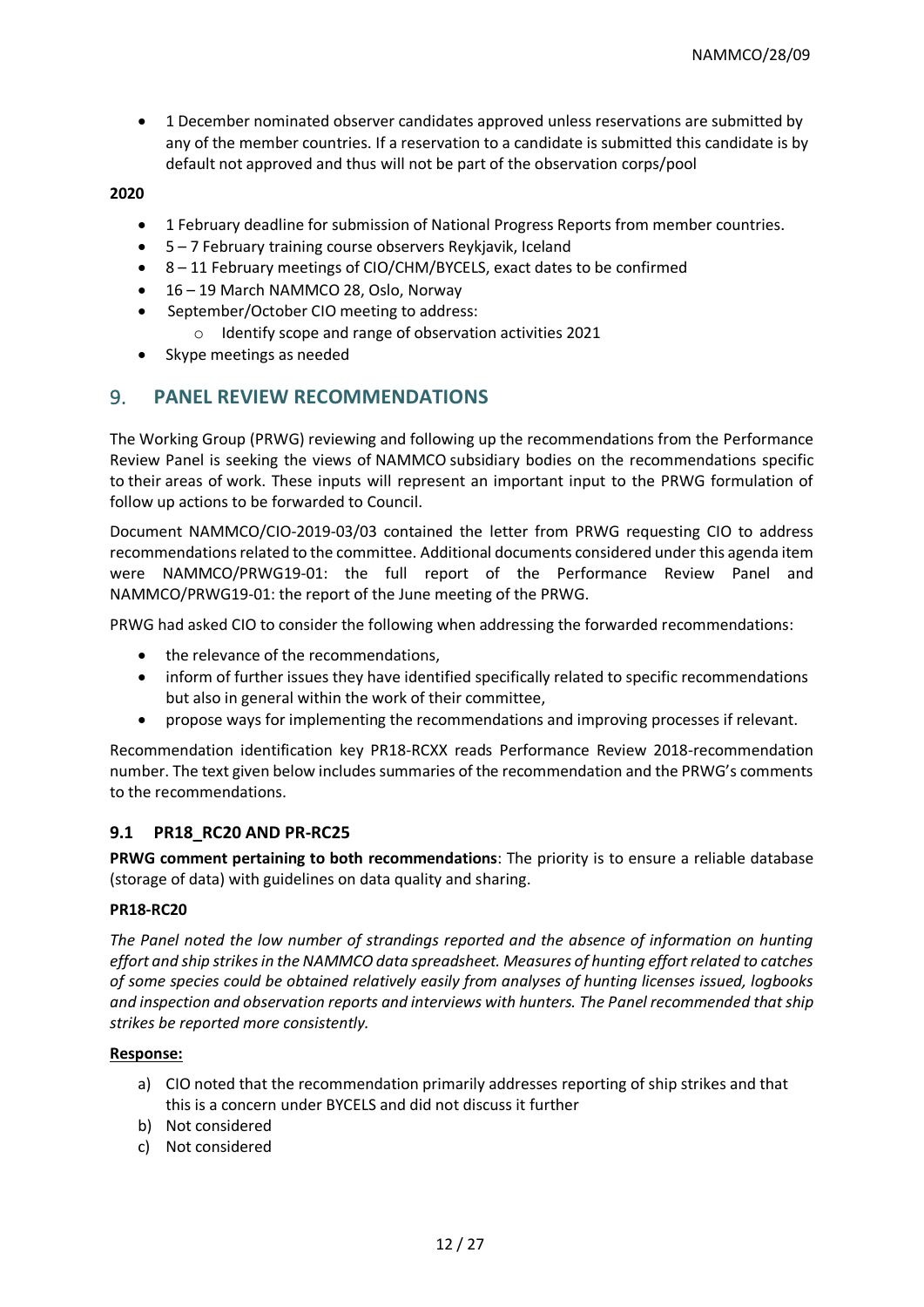#### **9.2 PR18-RC25**

*Recommendation relates to the question of standardising data reporting from Parties to NAMMCO, ensuring data quality and storage.* 

#### **CIO response:**

- a) CIO considered the recommendation highly relevant
- b) CIO strongly emphasised the importance of safe storage of data with suitable platform to ensure standardisation, continuity and accessibility. CIO also recommended that the Secretariat look at how data storage is handled in comparable fisheries organisations (NEAFC, NAFO, IWC)
- c) CIO drew attention to the already ongoing work undertaken by the committee to standardise annual reporting of data from Parties by extending the national progress reports to also include data from CIO/CHM/BYCELS in addition to SC. This work entails identification of which data should be submitted and in what format, one annual deadline for data submission and how and in which form the submitted data can become publicly available on the website.

#### **9.3 PR18-RC7**

*Recommendation to establish a formal procedure to review and update the NAMMCO website regularly. It is suggested that Committees together with the Secretariat periodically review and endorse their relevant sectors.* 

#### **PRWG comment:**

The website is the most important visibility and outreach tool of NAMMCO. Its content should be correct and updated. The Committees should be the guarantee of the quality of its content. The review of the content should be one of their recurrent tasks.

#### **CIO response:**

- a) CIO considered the recommendation highly relevant
- b) No further issues were identified
- c) CIO agreed to recommend the following 3-step process for its work to ensure the quality of the content:
	- 1. to review all current text and information related to Inspection and Observation on the website.
	- 2. make reviewing new information on the website a standard agenda item for the annual meeting of the committee. If needed this may also be done by correspondence intersessional
	- 3. consider how to make the work of the committee more visible, i. e. how to report on past observations and future plans, how to report on the evaluation of the Observation Scheme

Acknowledging the limited amount of text presently displayed on the website CIO agreed to carry out step 1 during the meeting. Some edits were made accordingly.

#### **9.4 PR18-RC54**

*Recommendation pertains to revise the Observation Scheme to make benefits and costs more balanced and the work more accessible to the public. Presently it does not give accurate information of a specific hunt over time, and if* one of the objectives of the scheme is to obtain an accurate understanding of the level of compliance with national laws implementing NAMMCO recommendations, the Panel believes that significantly more resources will need to be devoted to the operation of the Observations Scheme.

#### **PRWG comment:**

- Seek input from CIO on priorities, effort to reach objective, and alternative methods.
- Priorities of observation could be assigned in relation to hunting levels.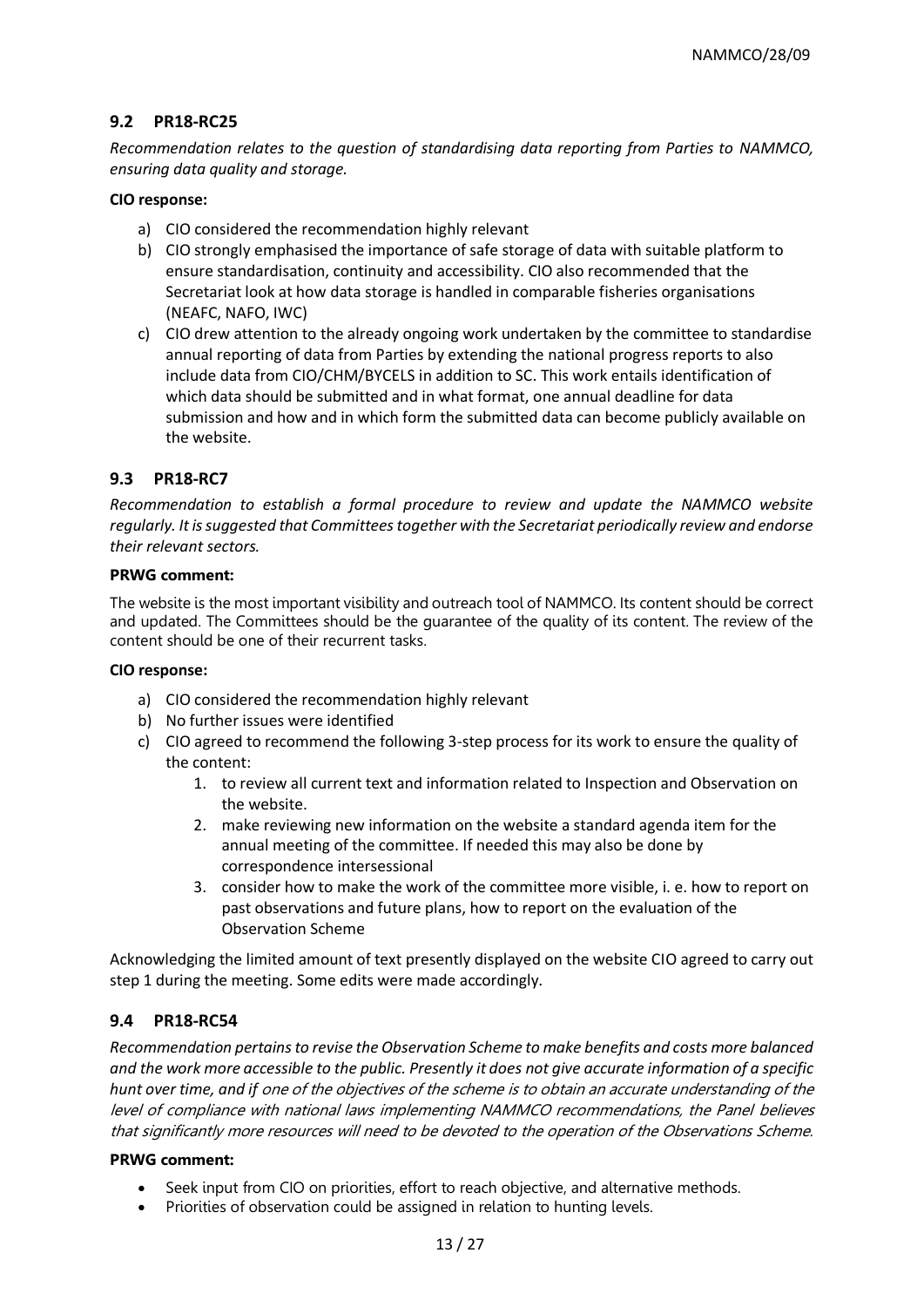• CIO to increase transparency on website.

#### **CIO response:**

- a) CIO noted that a new Observation Scheme is in place with new purpose and objectives. CIO also noted that the issue of transparency on website was dealt with under RC7.
- b) CIO noted that the idea of conducting regular audits of the national inspection programmes could be interesting. However, it would have to be further defined and considered in relation to the overall scope of the CIO ToR.
- c) New provisions and ongoing development of guidelines are the  $1<sup>st</sup>$  step to meet the recommendation.
	- CIO agreed to the following elements for prioritisation of scope of observations:
		- Hunting level
		- Hunts not covered by national inspectors monitored by humans
		- Implementation and compliance of new recommendations into national regulations
		- Hunts where the SC or CHM request data
		- Rotation between member countries
		- Rotation between hunts (time interval when last observed)
		- Maximising the effort to reach the objectives by allocating money from several years into one year.
		- Practicality of the respective hunts making the observation assignment not feasible o Small scale hunts that are happening infrequently and in remote areas

CIO discussed if and how the information collected through the logbooks or collected in connection with issuing licenses could be best used. What kind of analyses would be feasible based on the information? CIO agreed to discuss this further at the next meeting. Members would submit licences and logbooks to this end prior to the meeting.

# 10. **DATABASE, DATA REQUIREMENTS AND DEADLINES**

CIO in cooperation with CHM and BYCELS had recommended to Council to synchronise the submission of standardised data from all committees. The proposal, endorsed by Council 27, was to extend the current National Progress Report to include the required annual data reporting from all committees.

Document NAMMCO/CHM/CIO/BYCELS-2019-02 contained the previously identified data requirements, and CIO discussed and finalised the relevant parts (hunting effort and national inspection effort). It was agreed to use the categories as defined in the revised document 02 for the reporting of 2019. Document. The document "*NPR data reporting (Country) Year"* is attached to this report and contains the revisions.

CIO also discussed the deadline for submission of the data. Currently the deadline for NPR is 1 March. However, taking into consideration that all required data would be available and accessible by 1 February making it possible to schedule meetings from early February as opposed to one month later, CIO agreed to propose 1 February as the annual deadline.

The issue of developing a database with the Secretariat as depository had not been discussed by Council 27. CIO underlined that the important part is to collect standardised data that allow comparisons between hunts and countries. The specific platform where the data are stored should be defined at some stage but the essential issue for the committee is the quality and accessibility of the data. It was noted that the aim was to have standardised data to facilitate and make comparisons between countries possible. CIO agreed that the reliability of the data is the responsibility of the members whereas storage and identification and standardisation of the required data is the responsibility of NAMMCO.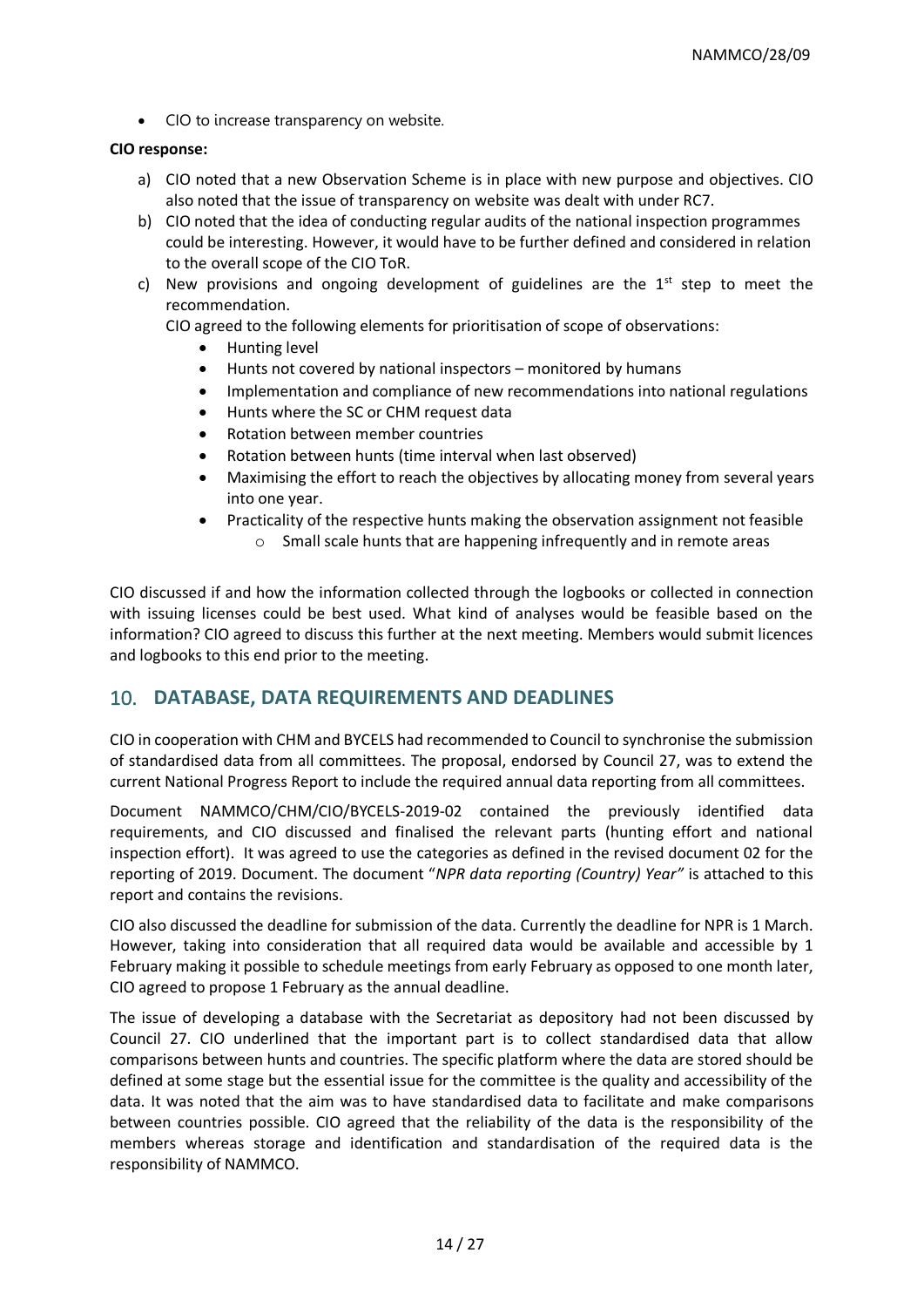# 11. **OBSERVATION SCHEME**

#### **11.1 OUTSTANDING QUESTIONS**

Two categories of observer candidates are currently operative, namely employees of national control agencies (ENCA) and others not employed by national control agencies. The two categories present different scenarios of consideration under this agenda item.

At the last meeting CIO agreed that:

- Parties will be responsible for nominating observer candidates that meet the agreed upon requirements related to safety courses and certificates. The requirements to be determined.
- NAMMCO will finance a minimum storage of required safety suits/vests for observers going to Greenland.

#### **11.2 WORK INSURANCE**

At the last meeting CIO tasked the Chair and the Secretariat to find out whether the work insurance (statutory occupational injury insurance/yrkesskade forsikring) also would cover ENCAs when working as observers for NAMMCO and what kind of insurance would be appropriate for observers who are not ENCA.

The present observer pool consists of ENCAs and non ENCAs with the Greenlandic and Icelandic observers being ENCAs while the Norwegian and Faroese observes are employed elsewhere.

The standard work insurance for ENCAs have covered work at sea and land, but only during working hours. Contract work for NAMMCO in their spare time (holiday) is not covered by the work insurance.

Enrolling the observers in the statutory occupational injury insurance held by NAMMCO will represent a complex and difficult situation, especially from the point of view of the observers. It would require obtaining a Norwegian ID number and having to register as employees of NAMMCO which in turn would make tax reporting to Norway a statuary requirement. What kind of consequences if any, such employment by NAMMCO would entail in their home country was not discussed. Under the current system Norwegian observers are automatically reported to the Norwegian tax authorities whereas all non-Norwegian observers are themselves responsible for reporting their income from NAMMCO to the tax authority in their country.

CIO discussed the possibility of observers being employed by a national institution of the nominating Party which would subsequently be reimbursed by NAMMCO. It was however envisaged that such a situation might comprise unnecessary complicating issues of a more legal nature like the principle of the instruction authority.

CIO emphasised the importance of ensuring that the observers have appropriate coverage in case of an accident. Investigations have confirmed that this probably will not be possible via the statutory occupational injury insurances in member countries and thus it will have to be covered by private insurances. CIO underlined the importance of defining a standard minimum coverage for such private insurances and defining a process ensuring that the observers have this standard insurance.

The Secretariat was tasked with contacting the International Labour Organisation to (ILO) to explore options for short time contracts like the NAMMCO observes. If needed CIO agreed to confer with legal experts to ensure adequate insurance coverage and to also establish a correct procedure to ensure that the observers have the required minimum standards. It was envisaged that these conditions and requirements should be clearly stated in writing including who is responsible for what.

#### **11.2.1 Safety courses**

All Parties have mandatory safety and/or rescue courses for their fisheries inspectors/observers with varying content and time duration. To make an informed decision on requirements for this kind of courses Parties had been tasked to find out what the national courses entailed and report back to the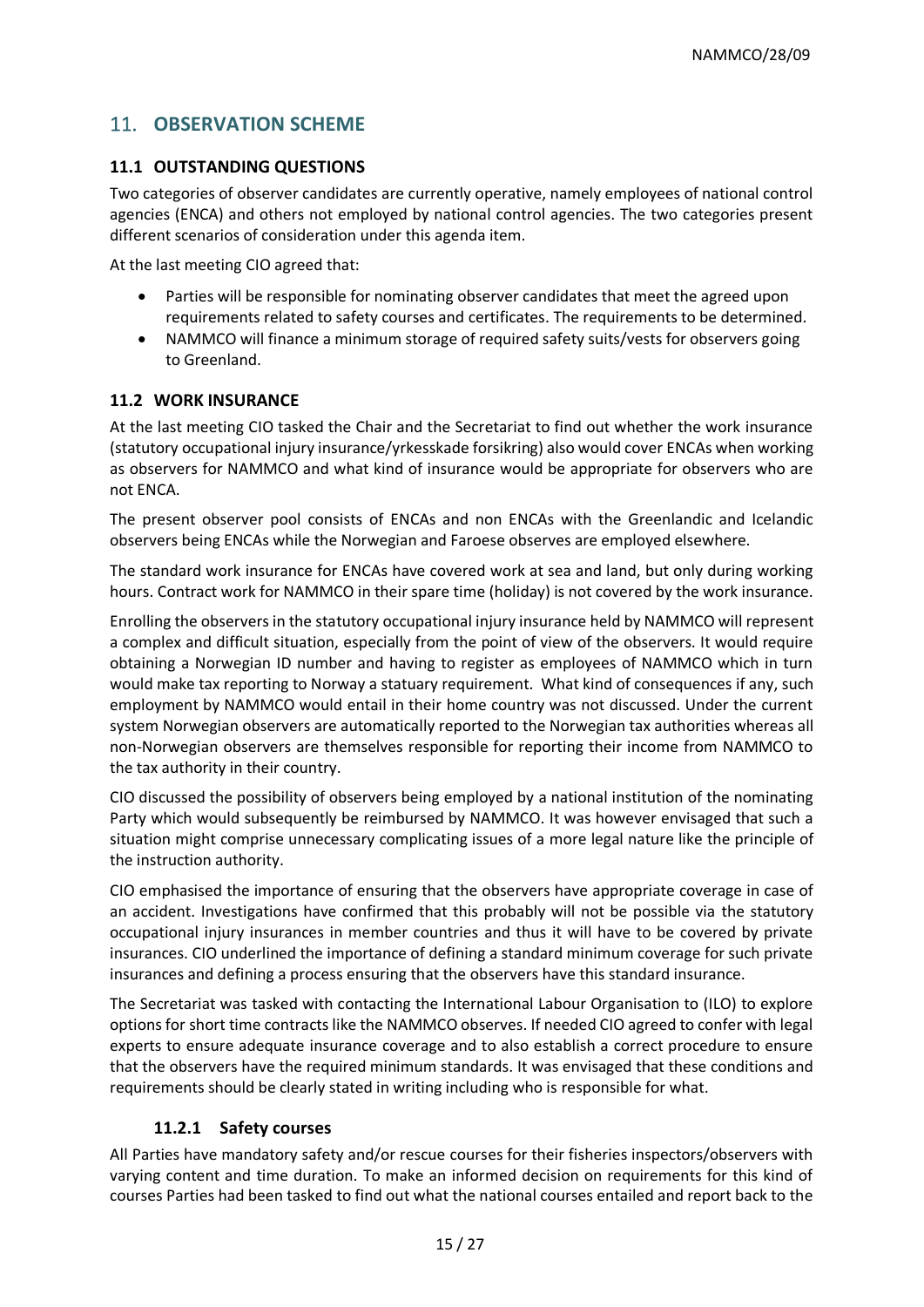Secretariat by 1 June. Based on the received information and the discussion CIO agreed on the following:

• NAMMCO will not arrange safety courses for appointed observers. Nominated observers shall have a minimum standard of survival at sea, meeting the requirements of STCW section A-VI/1 and being based on the guidelines of IMO Model Courses. The nominating Party is responsible that these minimum standards are met.

Reference to IMO: <http://www.adrialibar.com/tecajevi/basic-safety-training-stcw-a-vi-1/18.html>

Norway noted that this represented a very strong requirement given that the safety issue related to the different hunts differ, i. e. observing the Faroese drive hunt has usually meant standing on land observing.

### **11.2.2 Safety equipment**

Observations in Iceland and Norway do not represent an issue as Icelandic and Norwegian hunting vessels are required to be equipped with survival suits for all onboard. In the Faroese the requirement is to have a life vest when on board a small boat. In Greenland only larger harpoon gun vessels have survival suits.

At the last meeting CIO agreed to recommend that NAMMCO finance a minimum storage of safety suits/vests in Greenland. Levermann and Winsnes will cooperate on the practicalities for selection and storage of the safety equipment.

CIO further agreed that NAMMCO should ensure that life vests are available for observers going to the Faroes, either by financing a suitable storage or by requisition from the national authorities.

#### **11.2.3 Health certificate**

All seafarers and fishermen including inspectors on board Norwegian, Faroese and Greenlandic ships must hold a valid health certificate whereby the seafarer is found fit for ship service, possibly with limitations. It was anticipated that this is also the case for Iceland. Health certificates are issued following a medical examination by a maritime medical practitioner and follows the Maritime Labour Convention (MLC) and the STCW Convention.

CIO agreed that all observers would be required to have a health certificate for seamen and that this would be included in the qualification requirements that the nominating Parties are responsible for.

# 12. **GUIDELINES TO OBSERVATION SCHEME**

Document NAMMCO7CIO/2019-03/07 contained the Provisions of the Inspection and Observation Scheme, including guidelines to Section B.

#### **12.1 APPOINTMENT PROCEDURE**

CIO agreed at the last meeting to reconsider the time schedule of the appointment procedure for observers in relation to the timing of the CIO annual meetings.

#### **The current text of the guidelines to Section B, point 1.1 Appointment of observers reads:**

- *The Council appoints observers for one year at a time.*
- *Member countries develop a list of candidates for the following year and send it to the Secretariat by 1 June. Member countries may nominate non-nationals as observers.*
- *The list shall include information on the qualifications of the candidates. The Secretariat circulates by 15 June a combined list of suggested candidates to member countries for approval. In the event that a member country wishes to make a reservation to any candidate,*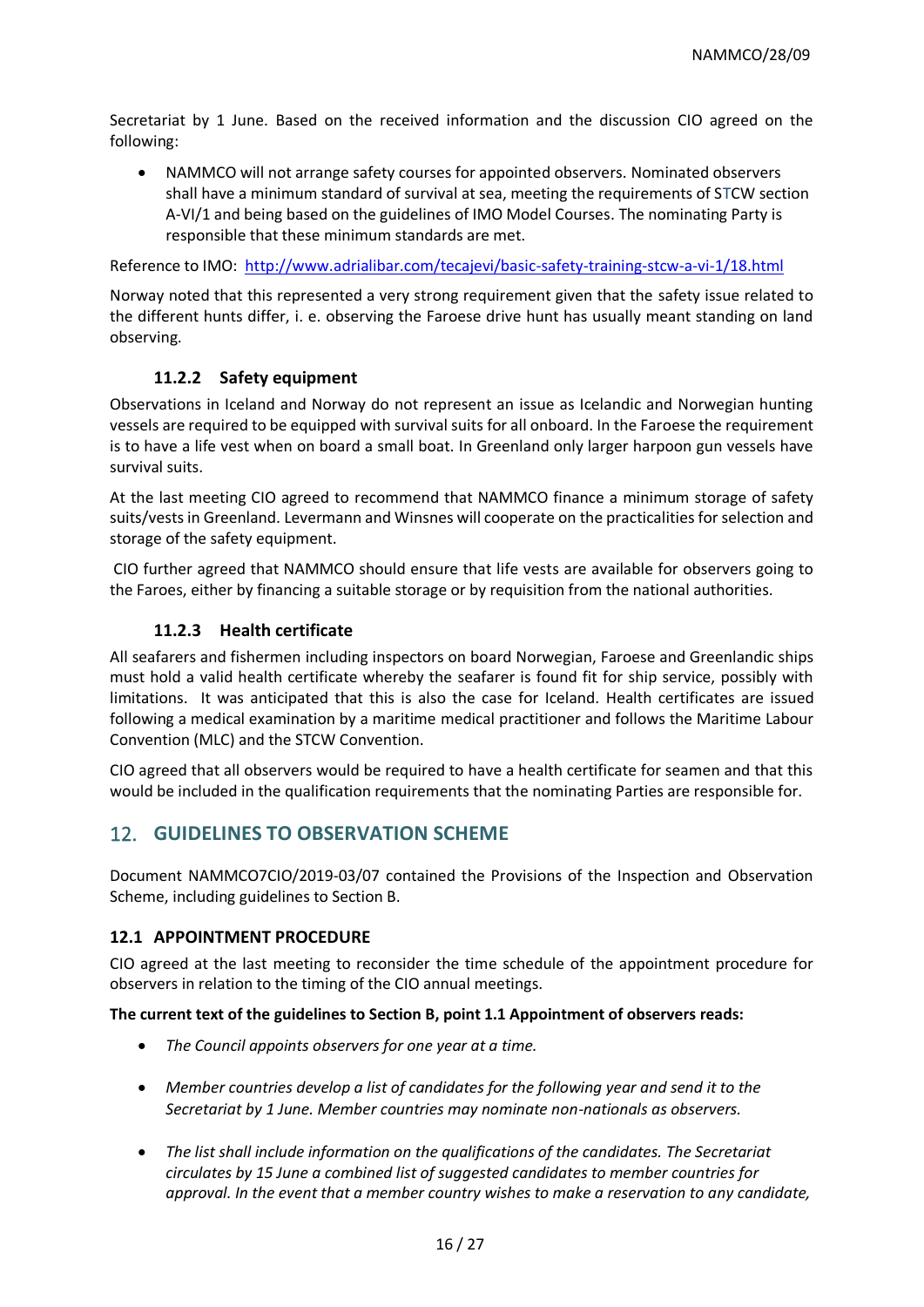*this must be done before 15 August. It is understood that a reservation to the appointment of a particular candidate is a reservation to his/her appointment as a NAMMCO observer in any area of activity. The Secretariat then circulates the list of candidates approved by all member countries to the Council for appointment by 1 September.*

Following the 2013 training course NAMMCO had *de facto* had an observer corps. Taking this into account CIO agreed to propose the following process for appointment of observers, current text point 1.1. cited above, to be replaced by:

• Council approves and appoints observers. An approved observer will continue to function until her/his services are redrawn/cancelled either by personal notification or notification by the (nominating) member country. Member countries are required to provide a minimum of two observer candidates to the pool of observers.

#### *Nomination and approval process of observers*

- *Member countries nominate observer candidates by notifying the Secretariat of their names and qualifications. The Secretariat subsequently forward the list of nominees with information on the qualification of the candidates to all members for their approval.*
- *The member countries will have a month to consider the nominations after which the candidates are considered approved.*
- *A reservation to a candidate from a member country must be communicated to the Secretariat and all member countries within this month. It is understood that a reservation to the appointment of a candidate is a reservation to his/her appointment as a NAMMCO observer in any area of activity.*
- *These candidates shall not be included in the observer corps.*

### **12.2 DEADLINES FOR IDENTIFICATION OF SCOPE**

CIO agreed that the current deadlines for proposing and approving the scope of observation activities in a given year could stand. The text reads as follows:

#### *Plans for observation and activities*

*By 1 May each year the Secretariat in cooperation with CIO develops a proposal for the Council for the scope and range of observation activities during the following year in accordance with budgeted funds for these activities. The Council shall approve this proposal and appoint the observers by 1 June.*

# 13. **REPORTING**

At the last meeting CIO agreed to continue the discussion to identify new reporting requirements and the hunt specific check lists. To facilitate and move forward Eiríksson, Levermann and Winsnes had been tasked with identifying which data requirements would form the basis for the reporting forms, and a skype meeting was held 17 July.

#### **13.1 NATIONAL CHECK LISTS – ONE PER HUNT**

The Skype meeting agreed that check lists should be hunt specific and be developed per hunt. Drafts for whaling with harpoon grenade in GL, IS, NO and the drive hunt in FO (documents NAMMCO/CIO-2019-03/04 GL, NO, FO) had been circulated to the respective members for comments prior to the meeting.

CIO acknowledged the extent in numbers and diversity of methods of the hunting activities in the member countries and agreed that not all hunts were priority hunts for observation. Some hunts are so insignificant in terms of animals taken and/or takes place in such a manner that the revenue or outcome of assigning observers to these hunts would be marginal at best with a likelihood of observing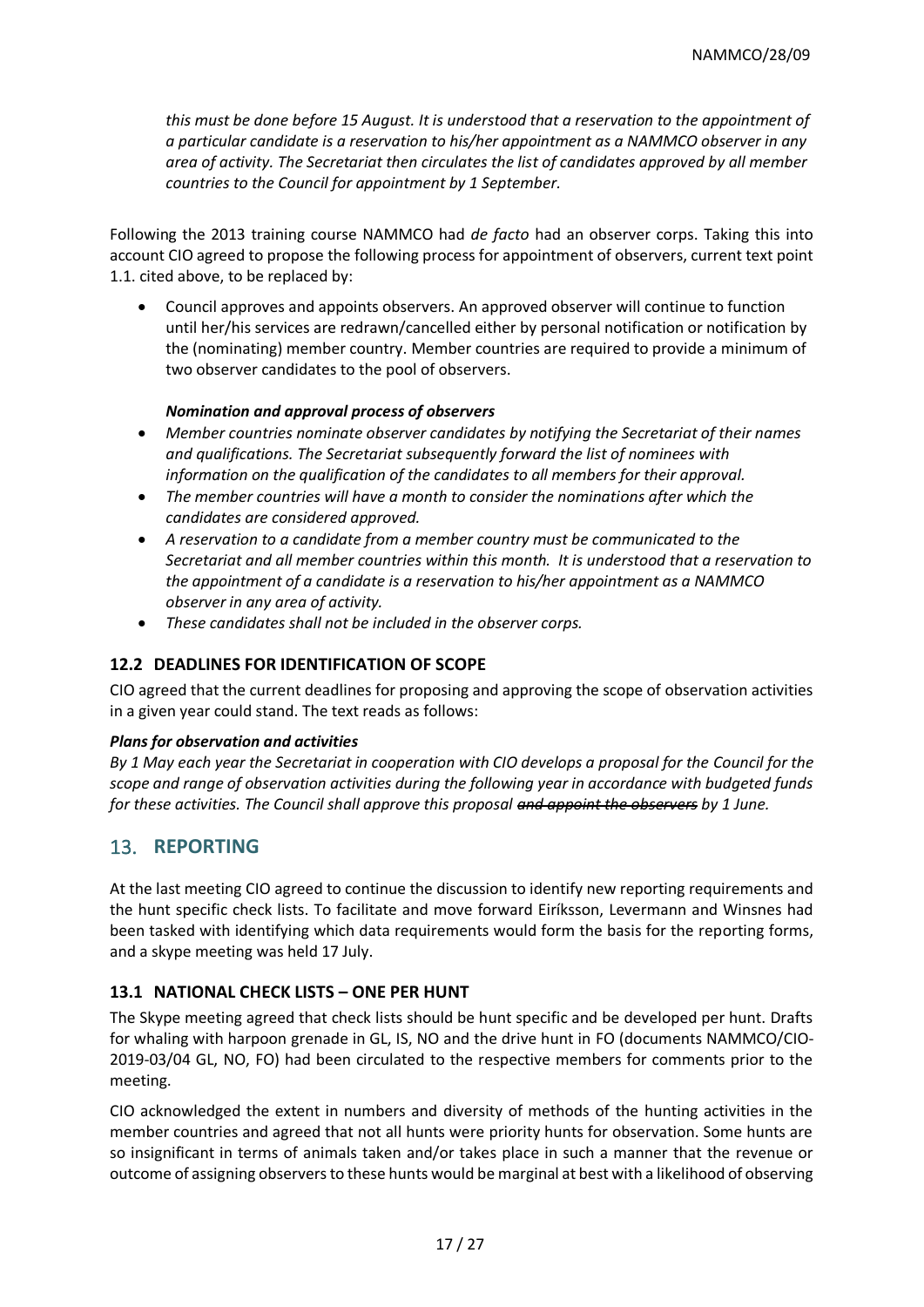anything close to zero. CIO discussed which hunts to priorities and identified the following target- and non-target hunts for observation:

- IS: Fin- and minke whale hunts. The seal hunt is not a target hunt due to practical reasons
- GL: Large whale hunts, seal hunts, narwhal and beluga hunts, walrus hunts
- FO: Drive hunts. No regulations on seals thus not a target for observation
- NO: Minke whale hunt and pack ice sealing. Coastal sealing is not a priority due to the practicality of the exercise

CIO discussed the intention behind the check lists and emphasised that the lists are intended to aid observers to carry out their duties. Observers are faced with challenges both practical and more communicational, and the lists should to the degree possible pinpoint what the observer should look for.

Based on the priorities and the fact that the building block of the check lists are national regulations CIO agreed that each member should elaborate and develop hunt specific check lists and submit these by 1<sup>st</sup> December to the Secretariat. It was agreed to use excel as format for the check lists.

#### **13.2 NAMMCO REPORTING FORMS**

The Skype meeting had tasked Winsnes to combine the existing three report forms into one single form for observers to fill in. Document NAMMCO/CIO-2019-03/05 represented such a draft.

Reviewing the existing forms and the tabled draft CIO agreed that all the requested information could ideally be incorporated into the hunt specific check lists with the advantage that the observer would only have one form to deal with.

It is the responsibility of the Secretariat to compile the statistical information and write the annual report to CIO and Council of the implementation of the observation activities in a season based on the submitted check lists.

# 14. **EVALUATION OF THE SCHEME**

CIO acknowledged that the financial and human resources aspects of the Observation Scheme represents a major undertaking for NAMMCO and that assessing the usefulness of such an enterprise would be important. Time restricted CIO postponed an in-depth discussion on how to evaluate and what to assess touching upon some possible issues:

- Whether the financial allocation is proportionate to what comes out of the Scheme?
- Does the Scheme meet its described purpose?
- Elements like the effectiveness, the functionality and the usefulness of the Scheme

#### **14.1 COVERAGE RATES**

Document NAMMCO/CIO/2019-03/08 contained the review of the Observation Scheme undertaken by the Secretariat and CIO. CIO had specifically been asked to revisit the part discussing different coverage rates with the aim of identifying which rates could be used for the different hunts.

Document NAMMCO/CIO/2019-03/06 gave an overview of all different hunts in NAMMCO with hunts observed in the period 1998 – 2017. The overview was tabled to give some input to a discussion on the need to identify priority hunts for observation.

Assuming coverage rates might be *one* useful tool for evaluating the Scheme, CIO tasked the members to consider and give proposals for applicable coverage rates when developing the hunt specific check lists – see agenda item 7.1. Sticking to the deadline set for submitting the check lists gave a deadline for of 1<sup>st</sup> December.

After having identified applicable coverage rates for the different hunts, CIO envisaged that the next step would be to identify the required % of a coverage rate for the specific hunt.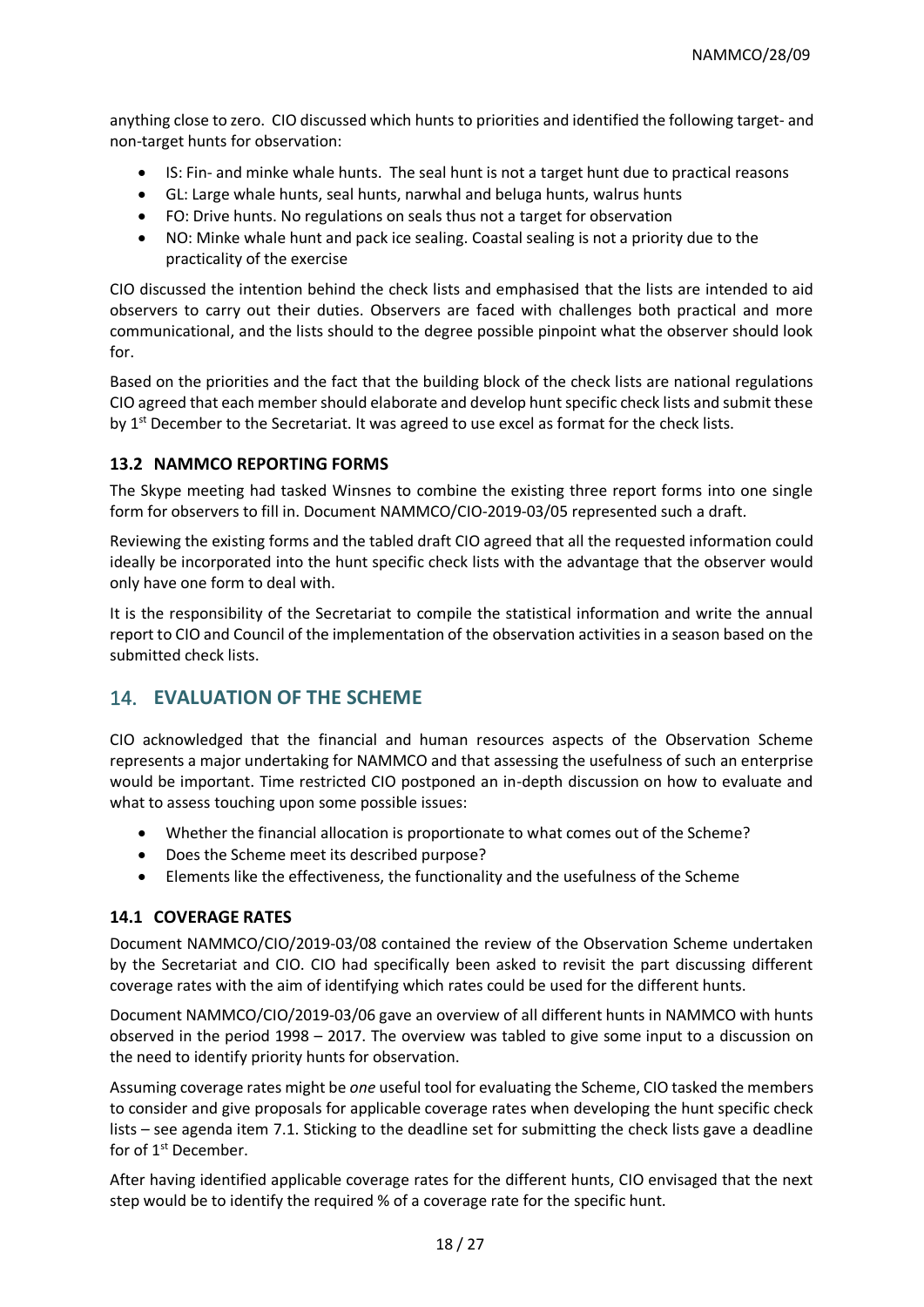#### **14.2 EVALUATION PROCEDURE**

CIO agreed to the importance of setting up a procedure for assessing the Scheme based on the purpose of the Scheme as defined by the Provisions.

From the Provisions of the Observation Scheme:

*1. The purpose of this Observation Scheme is to collect reliable information on all kinds of hunting activities in the NAMMCO Member Countries. The objectives are to*

*a) provide a mechanism for NAMMCO to oversee whether recommendations made by NAMMCO are implemented and national regulations are adhered to* 

*b) provide a foundation for the member states to evaluate whether a recommendation is serving its purpose or not* 

*c) contribute to the improvement of the national regulation of hunting activities in the Member Countries* 

*2. These objectives will be reached by NAMMCO appointing observers to observe hunting and inspection activities in NAMMCO member countries and the Committee on Inspection and Observation reviewing the observation activities and the implementation of NAMMCO recommendations in national legislations (see section 1).*

CIO agreed that an important aspect of such an evaluation would be to assess member countries compliance to NAMMCO recommendations, i.e. how Parties respond to a given recommendation. Discussion evolved around what kind of recommendations would fall under the umbrella of the Scheme, and whether the Management Committee document "Overview of recommendations for conservation and management" could be used as a directing tool. It was emphasised that recommendations must be of a nature that makes them observable both for the observer and the CIO.

CIO agreed to include evaluation of Parties compliance to recommendations as a standard item on its meeting agenda.

# 15. **TRAINING COURSE OBSERVERS**

Document NAMMCO/CIO-2019-03/09 gave a proposal for programme and other background information such as the participants evaluation of the last 2013 training course. CIO had previously agreed to organise the training course in week 6 (3 – 7 February) in Iceland. Furthermore, all Parties had been asked to nominate a maximum of three observer candidates for participation in the course.

Discussion centred around:

- logistical issues like flight schedules to and from Greenland and the Faroe Islands.
- language challenge. Feedback from the participants at the last course pointed to a language barrier and the difficulties of understanding, especially when presenters spoke fast.

It was agreed that the course would be held 5, 6 and 7 February.

CIO acknowledged that language would always represent a challenge, and that there are no easy solutions. The ability to communicate and understand is of the outermost importance as this is linked to personnel safety when observers operate out at sea. CIO expressed the opinion that communication is not merely a question of language skills but also the ability to interpret situations, behaviour and body language, all qualities of importance for any NAMMCO observer.

CIO briefly discussed the draft programme, noting in particular the feedback from 2013 regarding the importance of receiving information on what it entails to be an observer from an experienced observer with intimate knowledge of this. Eiríksson and Winsnes volunteered to develop a final programme and proposals for standardised presentation material for circulation to CIO for adoption.

Members agreed to submit the names of their observer candidates by  $1<sup>st</sup>$  November.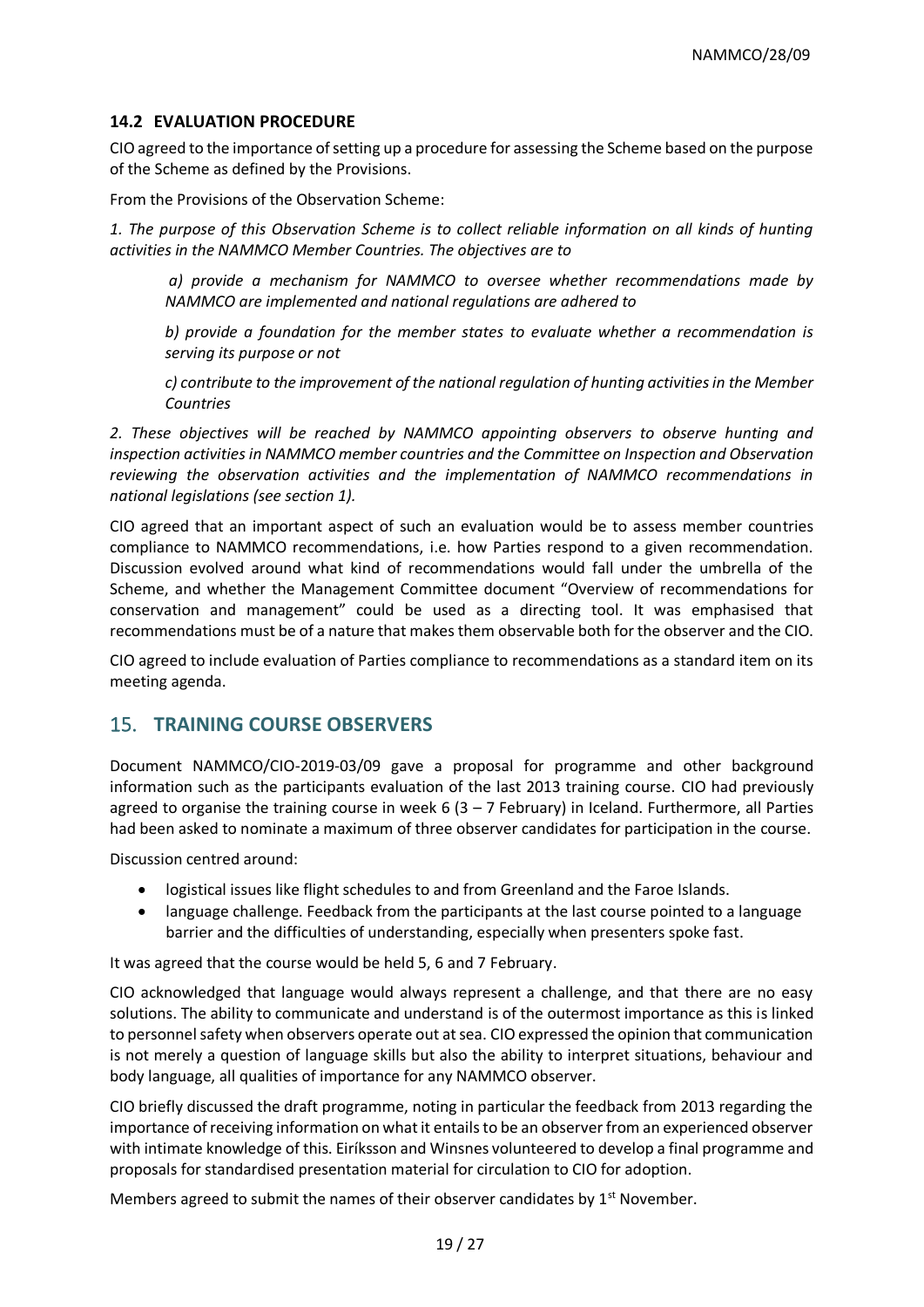# 16. **IDENTIFYING SCOPE OF OBSERVATION ACTIVITIES IN 2020**

Document NAMMCO/CIO/2019-03/06 gave an overview of all different hunts in NAMMCO and hunts observed in the period 1998 – 2017.

CIO discussed the scope for season 2020 and agreed to start the season after the training course in February. The following scopes were proposed:

Option 1: Norwegian pack ice sealing. Based on the principle of rotation between hunts (last observed in 2008) and the fact that inspectors are always present. CIO agreed to plan for a duration of maximum 6 weeks.

Option 2: Greenland. Walrus and beluga hunting in March/April in Disko and Sisimiut. Based on rotation between countries (last observed in Greenland in 2014), the level of the hunt and the possibility to get more information on struck and lost.

# 17. **NEXT MEETING**

CIO agreed to hold the next meeting back to back with the training course on Saturday 8 February in Iceland.

### 18. **ADOPTION OF THE REPORT**

The report was adopted by circulation on 27 November 2019.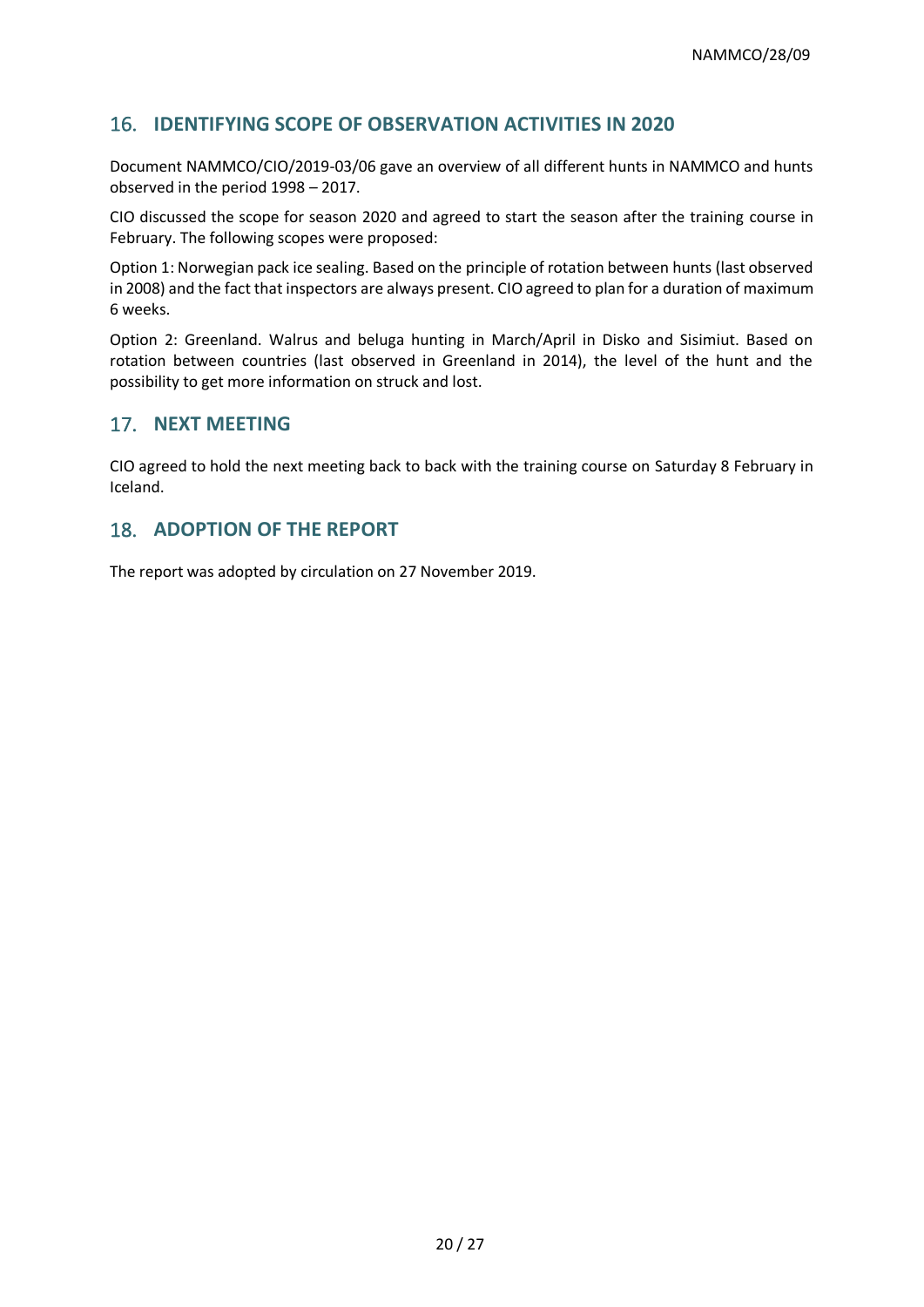# **Appendix 3: Report of the CIO meeting 8 February 2020**

The Committee on Inspection and Observation (CIO) met 8 February at the Directorate of Fisheries in Hafnarfjörður, Iceland and online 18 February 2020.

Present were Guðni Magnús Eiríksson, Chair (Iceland), Nette Levermann (Greenland), Hild Ynnesdal (Norway), Ulla Svarrer Wang (Faroe Islands) and Charlotte Winsnes from the Secretariat.

#### Actions arising from the meeting

#### **Secretariat**

- To contact the International Labour Organisation to (ILO) to explore options for short time contracts like the NAMMCO observes. Prior to the Norwegian sealing season resolve the insurance question.
- To find a solution on the issue of binoculars as part of the tool kit for observers

•

#### **Chair and Secretariat**

• To review documents MC-05 and CHM-XX to identifying recommendations of concern or not of concern. The developed list will be circulated to members in advance of the next meeting for their comments.

#### **Norway and Secretariat**

• To look at possible coverage rates and to incorporate this aspect into the check list for sealing observation.

#### **All members**

- To submit copies of logbooks and licenses prior to the next meeting.
- To get feedback from the observers on what their expectations had been, how it was met, how NAMMCO can improve training in the future and whatever other input they may have.
- To find if radio communication and VHF certification are part of the safety at sea course that observer must have and report back.

# 1. **ADOPTION OF AGENDA AND REVIEW OF DOCUMENTS**

The Chair, Guðni Magnús Eiríksson, opened the meeting for comments to the agenda. The agenda (appendix 1) was adopted, and meeting documents (appendix 2) reviewed.

# 2. **ANNUAL REPORTING FROM MEMBERS**

The Council decided in 2019 to extend the annual national progress reporting to include standardised data requirements from all committees and subsidiary bodies and not only the Scientific Committee. The Secretariat had circulated an email to this extent with the agreed deadline of 1 February.

CIO saw the reporting for the year 2019 as a trial year to assess if the identified data categories were functional and if needed to make improvements and decide on follow up actions.

Only Iceland and the Faroe Islands had submitted their reports within the deadline, and CIO agreed to postpone the discussion until all reports were available.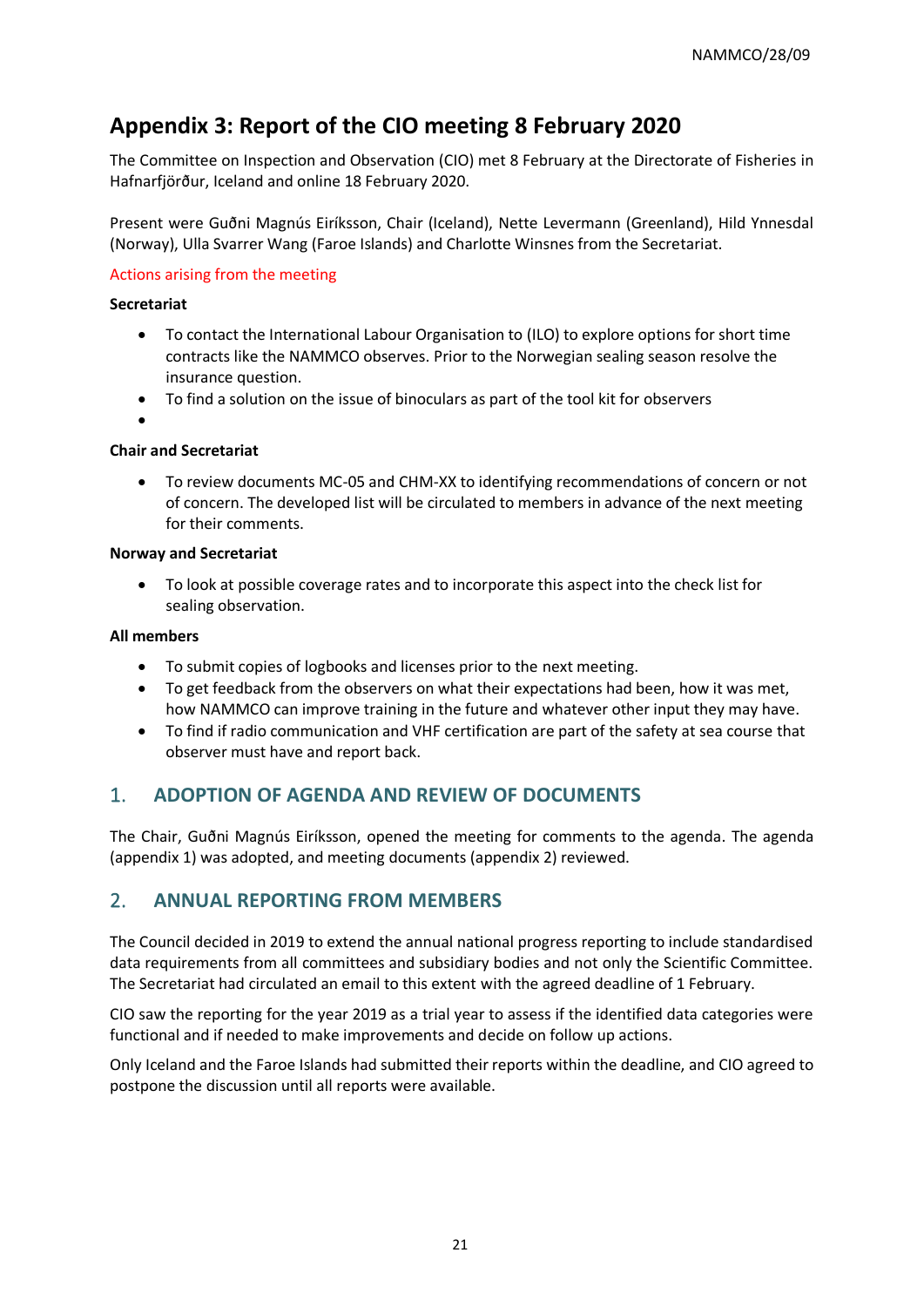# 3. **OBSERVATION SCHEME**

### **3.1 OUTSTANDING ISSUES**

### **3.1.1 Safety and insurance issues**

Winsnes informed that an inquiry had been sent to the International Labour Organisation (ILO) for guidance pertaining to insurance options for short time contracts like the NAMMCO observes. No response had been received at the time of the skype meeting.

CIO reiterated the importance of defining a standard minimum coverage for private insurances and defining a process ensuring that the observers have this standard insurance. If needed CIO agreed to confer with legal experts to ensure adequate insurance coverage and to also establish a correct procedure to ensure that the observers have the required minimum standards. It was envisaged that these conditions and requirements should be clearly stated in writing including who is responsible for what. The issue on insurance must be resolved before the observer is sent out this season.

# **3.1.2 Health certificate**

All observers are required to have a special health certificate for seamen. The health certificates are time limited, as is the certificates issued after safety at sea courses, and CIO agreed that requirements pertaining to these certificates would only take effect at the time of active service and not in other years.

Health certificates are differently labelled in member countries and CIO noted that the respective names in member countries should be referred to in the Observer CV. In GL it is called "Sundhedsbevis -Søfarende egnet til skibstjeneste or Blåbog" in FO it is «Blåbog fra søfartslege» and IS and NO would return with the name in questions.

# **3.2 PROVISION TEXT INCLUDING GUIDELINES TO OBSERVATION SCHEME**

CIO reviewed the text of Section B of the Provisions of the Inspection and Observation including guidelines to Section B.

For streamlining purposes, a minor edit was made in paragraph 5 of Section B. The reference to NAMMCO /the Council – "the Council" was deleted and "for the coming year" was deleted. The new paragraph reads: NAMMCO decides annually the scope of the observation priorities.

The guidelines to Section B were discussed in detail and the agreed text is found in appendix 3.

# **3.3 REPORTING**

CIO had previously agreed:

• that each member should develop hunt specific check lists and that these would be the only reporting form for the observers on which the Secretariats annual reporting to Council would be based.

CIO reiterated the importance of the check lists and that these would represent a major part of the reporting from the observers. In addition, CIO agreed that it would be valuable to develop a standardised reporting form covering issues like number of days of observed hunting days, days of travel, information on weather and ice conditions. For inspiration the national fisheries inspectors' forms should be reviewed. Levermann and Ynnesdal agreed to consult the national inspectors' forms and report back within a week.

CIO agreed that the check lists would be developed and/or revised when the scope of the observation activities required it. The member country in question would be the responsible agent for developing the lists. The priority for 2020 is the check list for Norwegian sealing. The check list was circulated to CIO prior to the skype meeting on 18 February.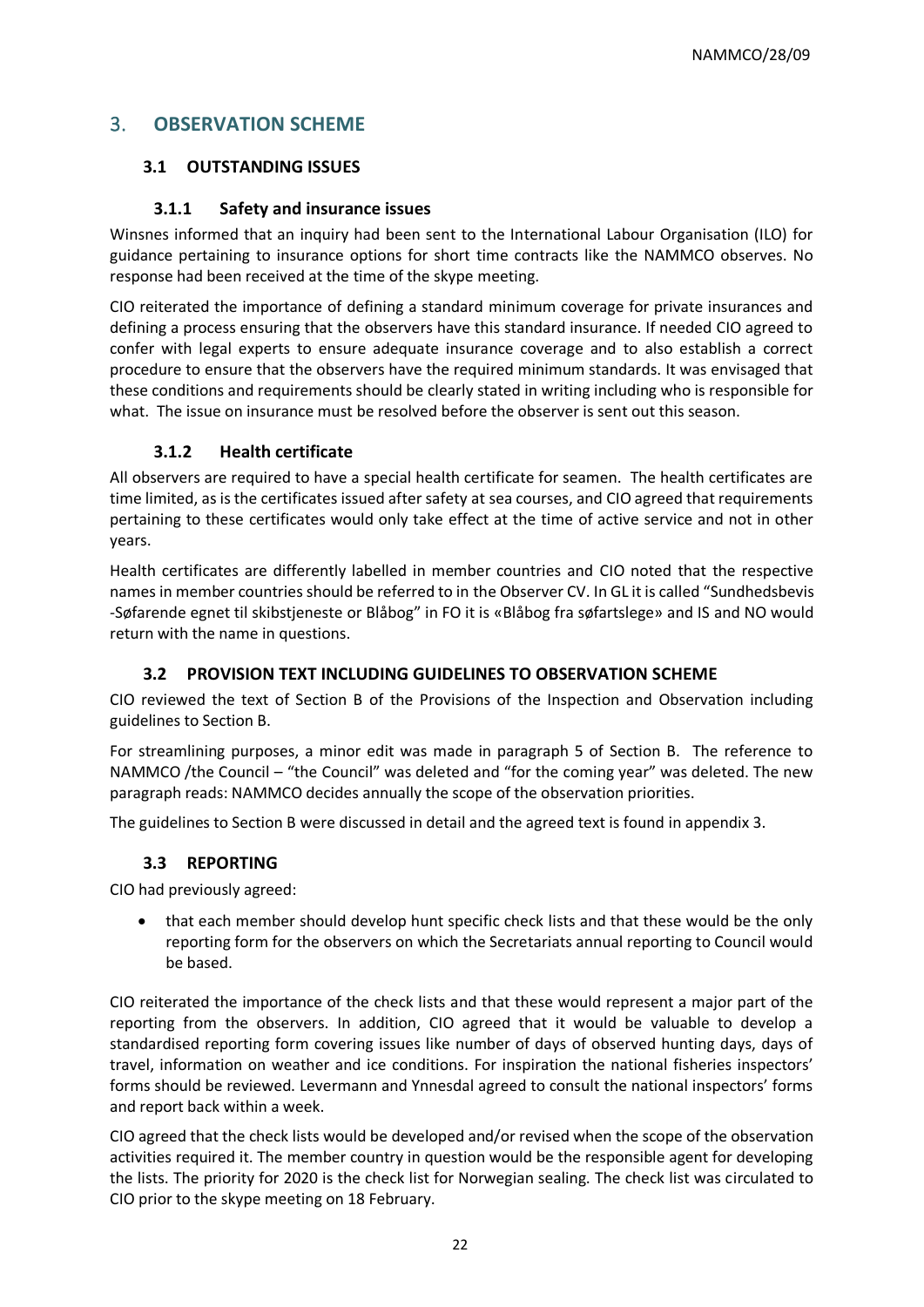It was also agreed that CIO would review logbooks and licenses to discuss if and how the information collected through these could be best used. What kind of analyses would be feasible based on the information? Only GL had submitted this information prior to the meeting so CIO agreed to discuss this further at the next meeting. Members would submit licences and logbooks to this end prior to the meeting.

# 4. **EVALUATION OF THE SCHEME**

#### **4.1 MEMBERS COMPLIANCE TO RECOMMENDATIONS**

To meet one of the objectives of the scheme, CIO has agreed to review member countries compliance to recommendations given by NAMMCO. Compliance may among other things be measured by recommendations being reflected in national regulations where applicable. CIO agreed that both the CHM document "Overview of Recommendations from CHM Workshop and Expert group meetings (documents CHM-03) and the Management Committee document "Overview of recommendations for conservation and management" (document MC-05) would be useful tools.

The Chair and the Secretary will review the documents and categorise the recommendations and responses, based on the principle of identifying recommendations of concern or not of concern. The developed list will be circulated to members in advance of the next meeting for their comments and the compiled list with responses will form the basis for this part of the evaluation of the Scheme.

# **4.2 COVERAGE RATES**

Assuming coverage rates might be one useful tool for evaluating the Scheme, CIO agreed at its last meeting to task the members to consider and give proposals for applicable coverage rates when developing the hunt specific check lists with a deadline of  $1<sup>st</sup>$  December.

Rethinking CIO agreed that coverage rates not necessarily would be a fixed measure for a specific hunt and thus should be discussed and defined when setting the scope for a year. This is in line with the decision to develop hunt specific check lists in conjunction with setting the scope.

CIO discussed possible coverage rates related to the 2020 scope, Norwegian sealing in the pack ice. Based on information gathered by the national inspectors what kind of coverage rates are feasible? The national inspection scheme has 100% coverage in terms of presence on board. The main task of the national inspectors is to oversee that the killing process, the 3-step process, is followed.

Total number of catches is recorded but not whether it is from the "plukkfangst" or the hunt on the ice for adult seals. CIO tasked Ynnesdal in cooperation with the Secretariat to look at possible coverage rates and to incorporate this aspect into the check list for sealing.

# 5. **TRAINING COURSE OBSERVERS**

The training course for observer candidates was held 5 – 7 February at the Directorate of Fisheries in Hafnarfjörður, Iceland. Participating were nine observers (1 from FO, 3 from GL, 3 from IS and 2 from NO) and nine presenters (including one by skype). The 3 day programme covered presentations on NAMMCO as an organisation, Section B of the Inspection and Observation Scheme, the different hunts taking place in NAMMCO including relevant regulations with examples of check lists, former observers sharing their experiences on being out in the field and administrative conditions like contracts, remuneration.

The internal (CIO) and external (observers) evaluation and feedback from the 2013 course had pointed to language as the principal challenge. Both in 2013 and 2020 most presentations were given in Danish, Norwegian or some mix of Nordic languages and not English. The rational for this had been that this is the reality the observer meets out in the field and thus the observers needs to be able to communicate under such circumstances.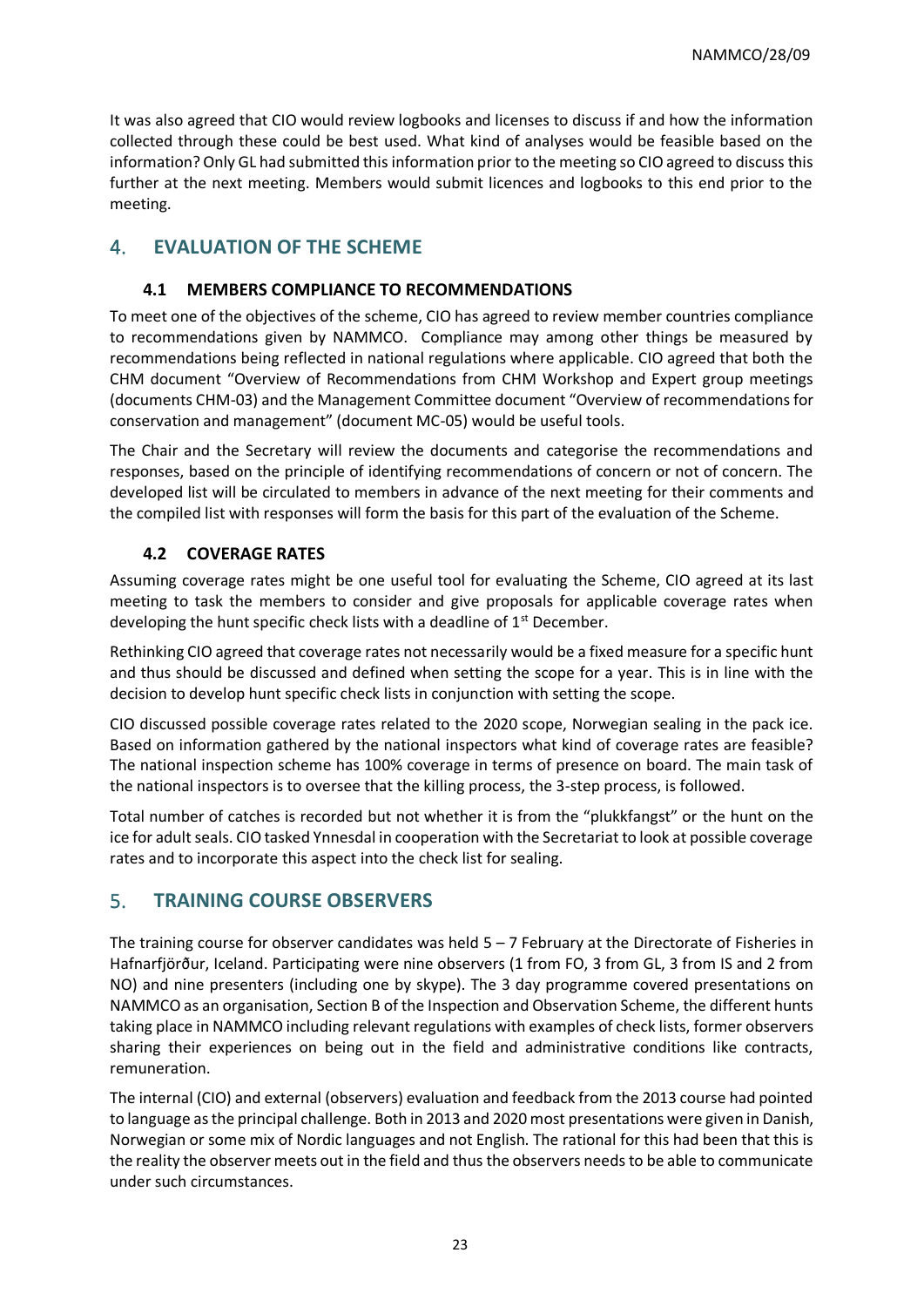When planning the 2020 course efforts were focused on reducing the language barriers. It was considered essential to create a relaxed and "safe" atmosphere so participants would be comfortable communicating when they did not understand or when more information was needed during presentations. To this end the course started with an activity where participants paired up to interview each other for the purpose of presenting the partner to the group in plenum afterwards. CIO members had agreed prior to the course to actively intervene during presentations with questions for clarification or with added information, with the aim of contributing to an informal setting. In addition, emphasis on social happenings like joint dinners (the chair invited the group home one evening) and visiting the Maritime Museum in Reykjavik assisted in making an informal, team like atmosphere.

The feedback from the observers were positive and those members of CIO that had participated in 2013 experienced that the group was more dynamic, actively participating and engaging in the dialogue. The composition of the observers may have contributed to this as the 2020 group were national fisheries/marine mammal inspectors /wildlife officers. This contributed to good discussion in general and especially on the different role of an observer and an inspector.

CIO discussed the merits of organising training courses when comparing the financial and time wise costs with the outcome. For example, some observers will not be actively deployed for several years thus most of the hunt related information will be forgotten. It was pointed out that this manner of transferring knowledge may be outdated and that one should consider more modern ways of doing it. The programme conveying a huge amount of information, both in writing and orally, was overwhelming even for members of CIO who have been and are dealing with these issues regularly.

The feedback from the observers responding to a questionnaire was generally positive but with the majority responding that language is an obstacle. It was noted that presentation could as easily have been given in English as long as they could read the important information on the slides.

CIO agreed it would be valuable to contact "their" observers in retrospect to get feedback on what their expectations had been, how it was met, how NAMMCO can improve training in the future and whatever other input they may have. Generally, CIO agreed that any future meetings should involve more interactive exercises, only presenting target hunts (some hunts will never be observed for i.e. logistical reasons), more focus on actual tasks of the observer through active using the check lists in practical exercises and more focus on safety and administrative issues.

CIO discussed the importance of keeping the interest of the members of the observer corps alive and to take measures to ensure their continued involvement. CIO agreed to formalise annual online meetings of the corps where one standard agenda item could be that the observer(s) of the season share his/her/their experiences.

CIO concluded that it would be recommended to reconsider the format of training courses while keeping in mind that language is the main challenge. Written information should be ready online before the start of a course so that those who feel the need can print it out and use it for notes. All material presented at the course will be made available on the NAMMCO webpage, i.e. national legislation, example of licenses, checklists and all presentations.

Interactive exercises should be investigated. CIO agreed to look into developing simple hands out /fact sheets in all NAMMCO languages with basic information on what NAMMCO is, the observation scheme and the role and task of the observer.

To keep the interest of the observer corps and to update the corps on new developments CIO will initiate annual online meetings with the observer corps.

# 6. **NOMINATION OF OBSERVER CANDIDATES**

CIO had previously agreed that approved observers would continue to be part of the corps. With respect to the eight new nominate candidates CIO recommended that Council approve all. The new candidates and the previously approved candidates that are still active are listed in appendix 4.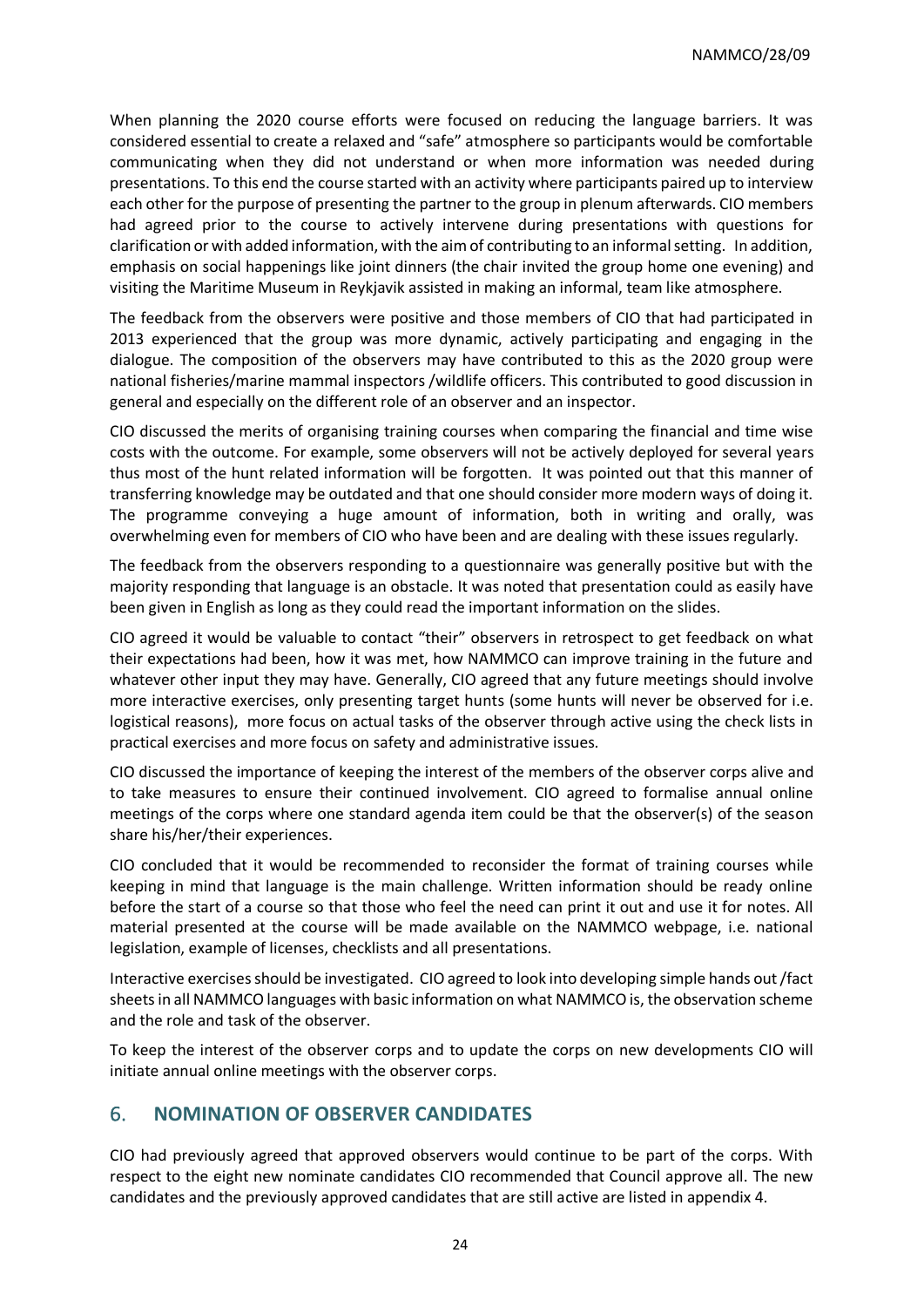# 7. **IDENTIFYING SCOPE OF OBSERVATION ACTIVITIES IN 2021**

CIO had previously identified the following elements for prioritisation of scope of observations:

- Hunting level
- Hunts not covered by national inspectors monitored by humans
- Implementation and compliance of new recommendations into national regulations
- Hunts where the SC or CHM request data
- Rotation between member countries
- Rotation between hunts (time interval when last observed)
- Maximising the effort to reach the objectives by allocating money from several years into one year.
- Practicality of the respective hunts making the observation assignment not feasible
- Small scale hunts that are happening infrequently and in remote areas

At the last meeting walrus, narwhal and beluga hunting in Greenland had been identified as the  $2^{nd}$ priority should there be no Norwegian sealing vessels going out in 2020.

CIO agreed to recommend that these Greenlandic hunts be the scope for observation activities in 2021. Levermann and Winsnes will further identify time and place based on catch statistics.

# 8. **WORK PLAN**

CIO agreed on the following workplan:

#### **2020**

#### **February/March up to Council 28**

- Finalize Section B including guidelines
- Give recommendation on renumeration of observers
- Resolve insurance issues

#### **Meeting August/September**

- Review Section A what has member countries used this for and how
- Review the reports from the 2020 observer
- Defining scope and range of observation activities in a three-year perspective (2022, 23 and 24), look at coverage rates, developing check lists – perhaps cooperate with SC on which hunts would be interesting for them to have more information on
- Assess the quality and functionality of the requested annual data input
- Review the recommendations in the documents MC-05 and CHM-03 to assess members compliance

#### **2021**

Follow up unresolved issues identified for the August 2020 meeting

# 9. **WEBSITE - QUALITY CHECK**

Responding to recommendations from the Working Group on the follow up from the Performance Review, CIO had agreed that new information for the website should be reviewed by the committee prior either in a meeting or intersessional by correspondence. Furthermore, CIO agreed to consider how the work of the committee could be more visible.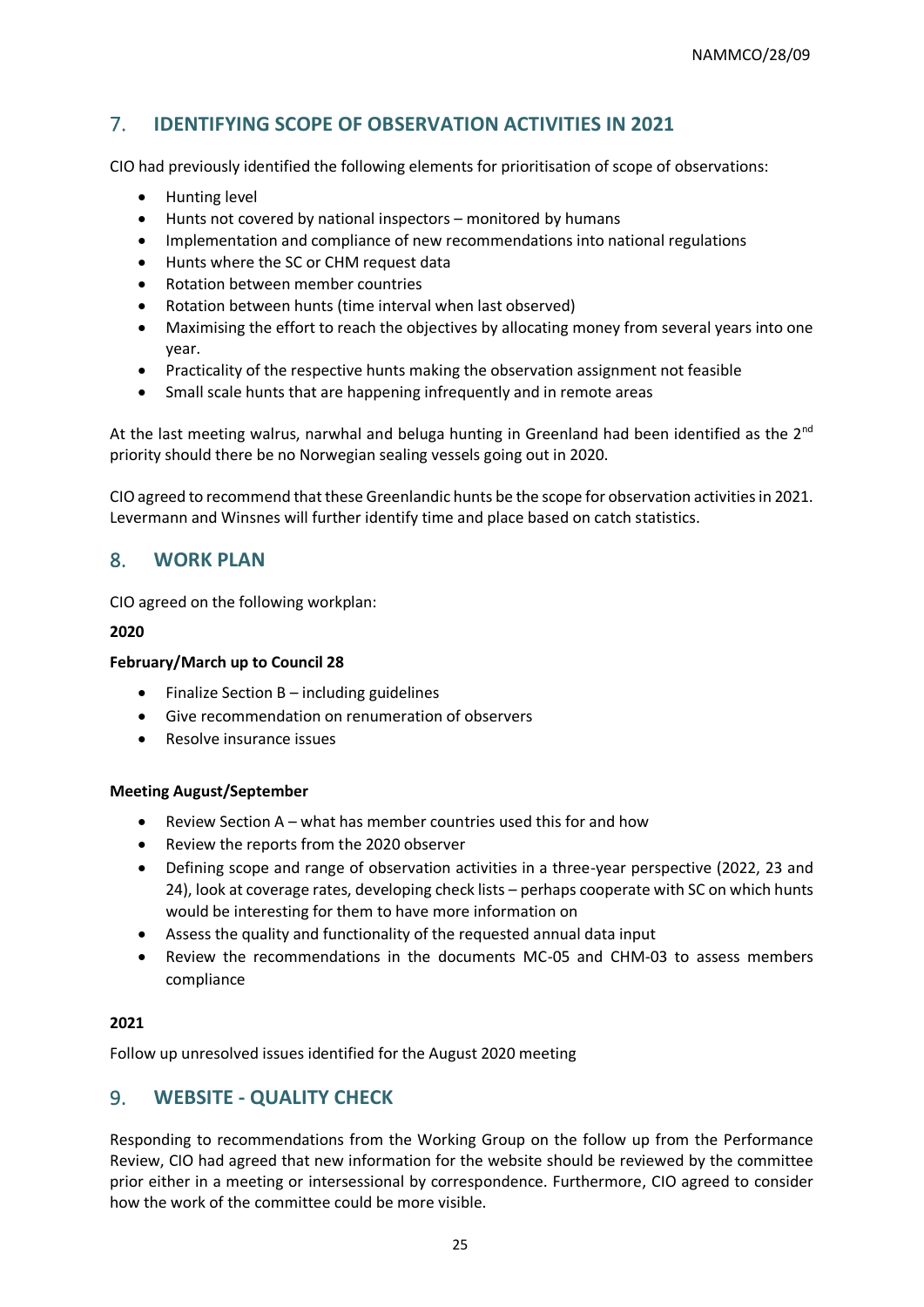In line with this CIO discussed the benefits of developing fact sheets (see agenda item 5 above) and proposed that that this might be an assignment for an intern.

# 10. **NEXT MEETING**

The next meeting will be on 25 August 2020 in Copenhagen.

# 11. **ANY OTHER BUSINESS**

Topics/issues arising from the observer course and CIO recommendations:

#### **Equipment and competence**

Binoculars should be part of the tool kit for observers. CIO agreed to recommend that binoculars are made available for all observers. The Secretariat will come with a suggestion on how to accomplish this.

Radio communication and VHF certification. Members will investigate whether this is a part of the safety at sea course that observer must have and report back.

In Greenland the VHF radio is part of the toolbox that the observers will bring with them when observing for NAMMCO.

Observers must be able to communicate with NAMMCO and with national contact persons during the assignment. Either they will get a sim card or NAMMCO will reimburse their telephone cost.

The observers will often have survival suits, binoculars etc as part of their personal equipment as national inspectors. The equipment is not private property but the property of the national authorities.

#### **Remuneration**

The current remuneration rates for observers was revised in 2008 based on the rates for national inspectors in the member countries at that time.

Norway, Greenland and Iceland had submitted information on the 2019 levels for national inspectors and the Faroes Islands were encouraged to share the same information.

CIO recommended that the rates be adjusted for the Norwegian inflation rate going back to the year when the rates were last adjusted.

# 12. **ADOPTION OF REPORT**

The report was adopted by correspondence on 28 February 2020.